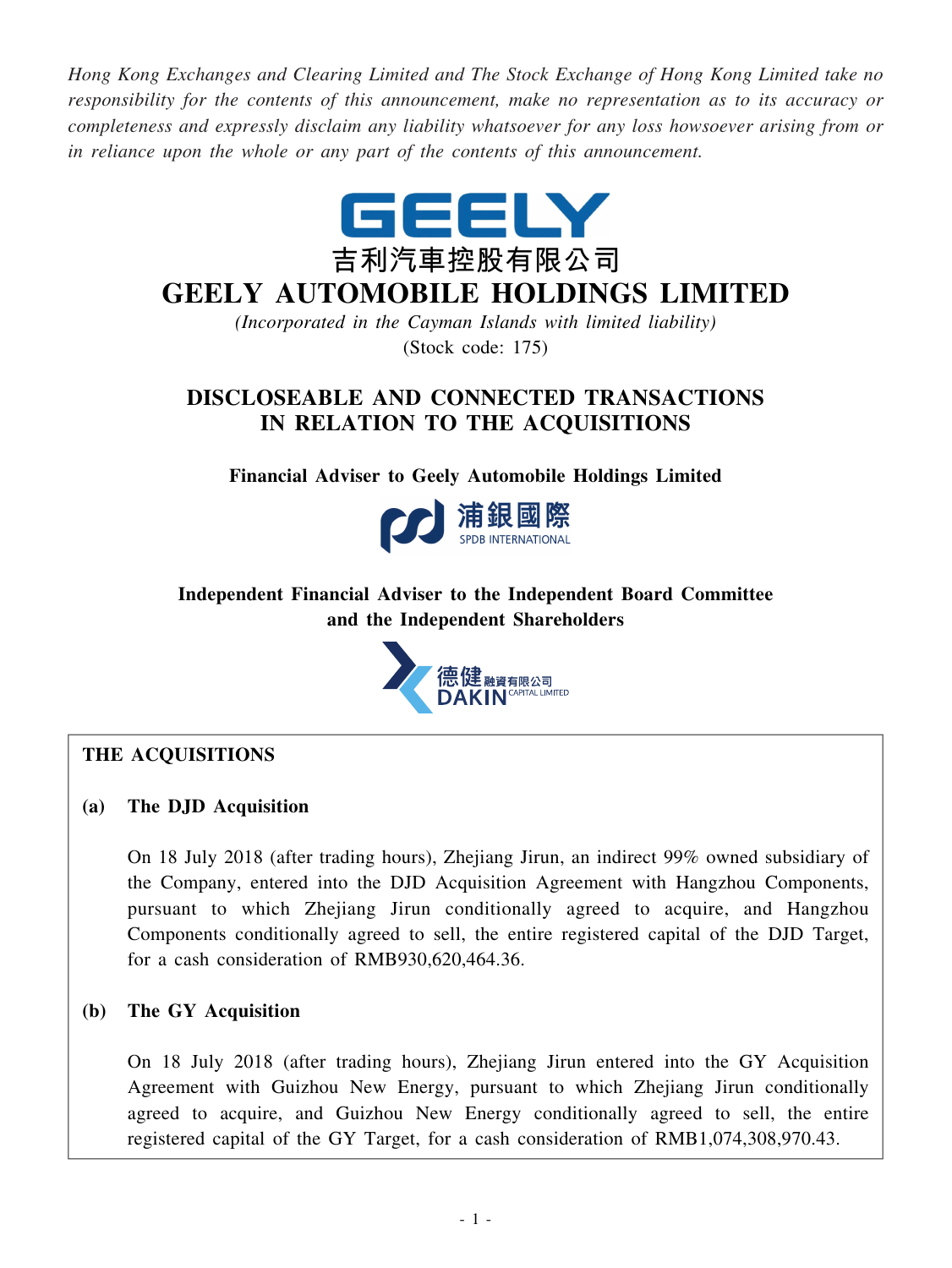### **(c) The DMA Acquisition**

On 18 July 2018 (after trading hours), Zhejiang Jirun entered into the DMA Acquisition Agreement with Zhejiang Geely, pursuant to which Zhejiang Jirun conditionally agreed to acquire, and Zhejiang Geely conditionally agreed to sell, the entire registered capital of the DMA Target for a cash consideration of RMB1,169,398,629.60.

### **IMPLICATIONS UNDER THE LISTING RULES**

As at the date of this announcement, Guizhou New Energy and Hangzhou Components are both wholly owned by Zhejiang Geely, which in turn is owned as to (i) 88.32% by Geely Holding, a company beneficially wholly owned by Mr. Li and his associate; and (ii) 11.68% by other Mr. Li's interested entities. As such, each of Zhejiang Geely, Guizhou New Energy and Hangzhou Components is an associate of Mr. Li, an executive Director and a substantial Shareholder holding approximately 44.42% of the total issued share capital of the Company as at the date of this announcement, and is a connected person of the Company. Accordingly, the Acquisitions constitute connected transactions of the Company pursuant to Chapter 14A of the Listing Rules. As one or more of the applicable percentage ratios in respect of the Acquisitions on an aggregate basis is more than 5%, the Acquisitions are subject to the reporting, announcement and the Independent Shareholders' approval requirements under Chapter 14A of the Listing Rules.

Furthermore, as one or more of the applicable percentage ratios in respect of the Acquisitions on an aggregate basis is more than 5% but less than 25%, the Acquisitions also constitute discloseable transactions of the Company under Chapter 14 of the Listing Rules.

Mr. Li, Mr. Yang Jian, Mr. Li Dong Hui, Daniel and Mr. An Cong Hui, each an executive Director, are considered to be interested in the Acquisition Agreements by virtue of their interests and/or directorship in Geely Holding. As a result, each of Mr. Li, Mr. Yang Jian, Mr. Li Dong Hui, Daniel and Mr. An Cong Hui has abstained from voting on the Board resolutions for approving the Acquisition Agreements and the transactions contemplated thereunder.

### **GENERAL**

An Independent Board Committee has been formed to advise the Independent Shareholders on the Acquisition Agreements and the transactions contemplated thereunder, and the Independent Financial Adviser has been appointed to advise the Independent Board Committee and the Independent Shareholders on whether the terms of the Acquisition Agreements and the transactions contemplated thereunder are fair and reasonable and in the interests of the Company and the Independent Shareholders.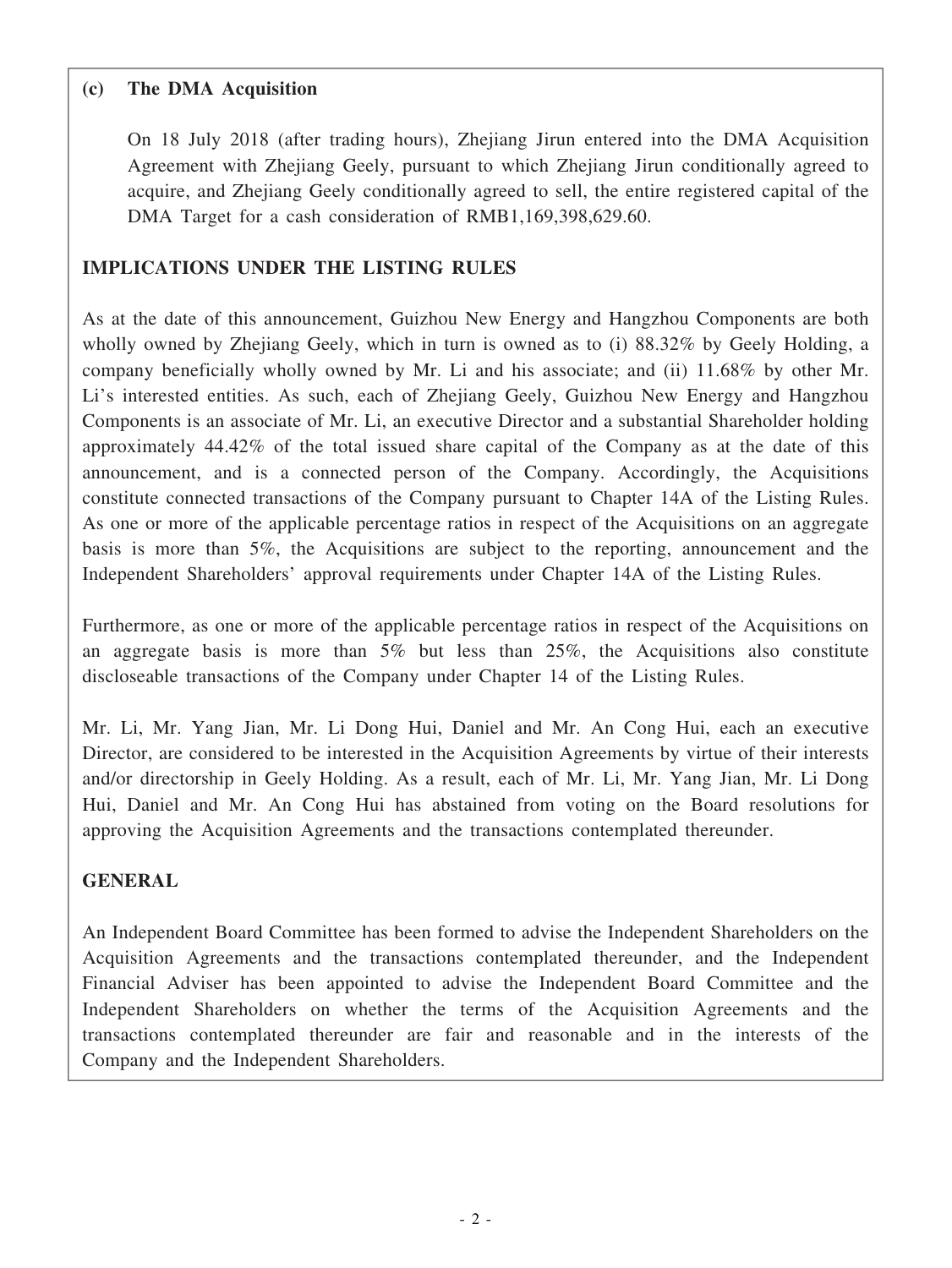A circular containing, among other things, (i) further information about the Acquisitions; (ii) the recommendation of the Independent Board Committee on the Acquisitions; (iii) the advice of the Independent Financial Adviser in respect of the Acquisitions; and (iv) other information as required under the Listing Rules together with the notice of the EGM, will be despatched to the Shareholders on or before 8 August 2018.

**Completion of the Acquisition Agreements is subject to the satisfaction of the conditions precedent under the Acquisition Agreements, and therefore, may or may not proceed to completion. Shareholders and potential investors are advised to exercise caution when dealing in the Shares.**

### **THE ACQUISITIONS**

### **(A) The DJD Acquisition**

*Date*

18 July 2018 (after trading hours)

*Parties*

Vendor: Hangzhou Components

Purchaser: Zhejiang Jirun

Zhejiang Jirun is principally engaged in the research, development, production, marketing and sales of vehicles and related automobile components in the PRC, and is an indirect 99% owned subsidiary of the Company.

Hangzhou Components is principally engaged in the preparation and construction of automobile components manufactory projects. Hangzhou Components is wholly owned by Zhejiang Geely, which in turn is owned as to (i) 88.32% by Geely Holding, a company beneficially wholly owned by Mr. Li and his associate; and (ii) 11.68% by other Mr. Li's interested entities. Mr. Li is an executive Director and a substantial Shareholder holding approximately 44.42% of the total issued share capital of the Company. Accordingly, Hangzhou Components is an associate of Mr. Li and a connected person of the Company.

### *Subject matter*

Pursuant to the DJD Acquisition Agreement, Zhejiang Jirun conditionally agreed to acquire, and Hangzhou Components conditionally agreed to sell, the entire registered capital of the DJD Target. Details of the DJD Target are set out in the section headed "Information on the Target Companies".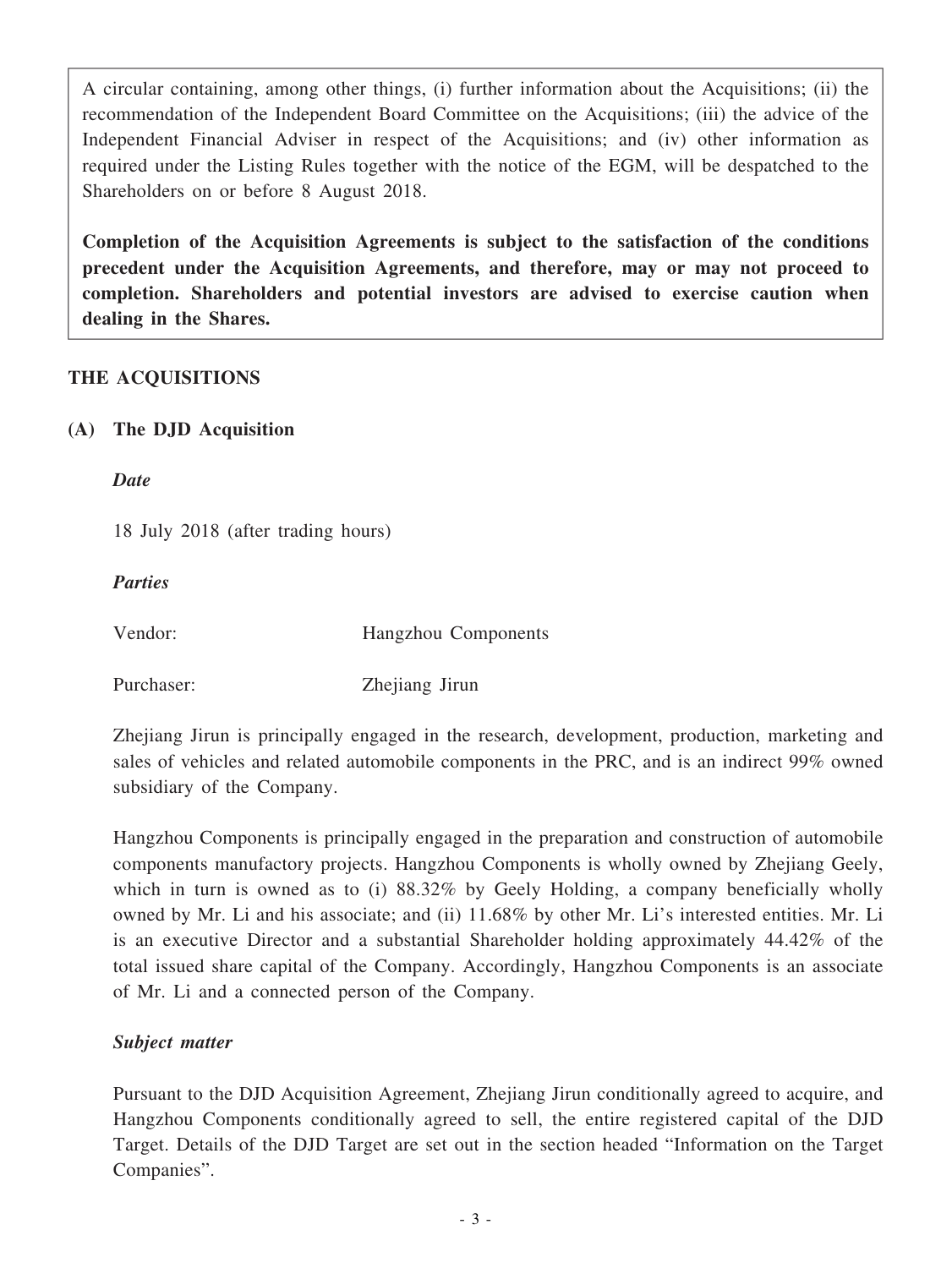Upon completion of the DJD Acquisition, the DJD Target will become a wholly owned subsidiary of Zhejiang Jirun, and the financial statements of the DJD Target will be consolidated into the financial statements of the Group.

### *Consideration*

The consideration for the DJD Acquisition is RMB930,620,464.36, which will be payable in cash within 30 calendar days from the date of completion of the DJD Acquisition.

The consideration for the DJD Acquisition was determined after arm's length negotiations between Zhejiang Jirun and Hangzhou Components with reference to (i) the net asset value of the DJD Target prepared under the HKFRS as at 31 May 2018 of approximately RMB895.40 million; and (ii) the valuation premium of the DJD Properties of approximately RMB35.22 million, being the difference between (a) the sum of the DJD Property Value of RMB663.75 million and the DJD Property Reference Value (as defined below) of approximately RMB140.23 million; and (b) the carrying value of the DJD Properties of approximately RMB768.76 million as at 31 May 2018.

It is expected that the consideration for the DJD Acquisition will be funded by internal resources of the Group.

### *Undertaking in respect of the DJD Properties*

The DJD Properties is an industrial complex located in Dajiangdong Industry Cluster, Hangzhou City, Zhejiang Province, the PRC. According to the Valuation Report, as at 31 May 2018, the DJD Properties comprised:

- (i) two parcels of land with a total site area of 543,292 sq.m.; and
- (ii) 28 industrial and ancillary buildings with a total gross floor area of 277,638.78 sq.m., the construction of which is expected to complete in the fourth quarter of 2018 (the "**DJD Construction-In-Progress**").

As at the date of this announcement, Hangzhou Components holds two real estate rights certificates, two construction land planning permits, three construction work planning permits and two construction work commencement permits for the DJD Properties. In light of the time it takes to transfer the relevant certificates and permits for the DJD Properties from Hangzhou Components to the DJD Target, which is unlikely to be completed before the completion of the DJD Acquisition, Hangzhou Components has undertaken to Zhejiang Jirun in the DJD Acquisition Agreement that the legal titles of the DJD Properties will be transferred to the DJD Target in accordance with the applicable laws in the PRC on or before 31 December 2020 subject to completion of the DJD Acquisition. As advised by the PRC legal adviser to the Company, the use of the DJD Properties by the DJD Target for production will not be affected even before the completion of transfer of the said legal titles of the DJD Properties.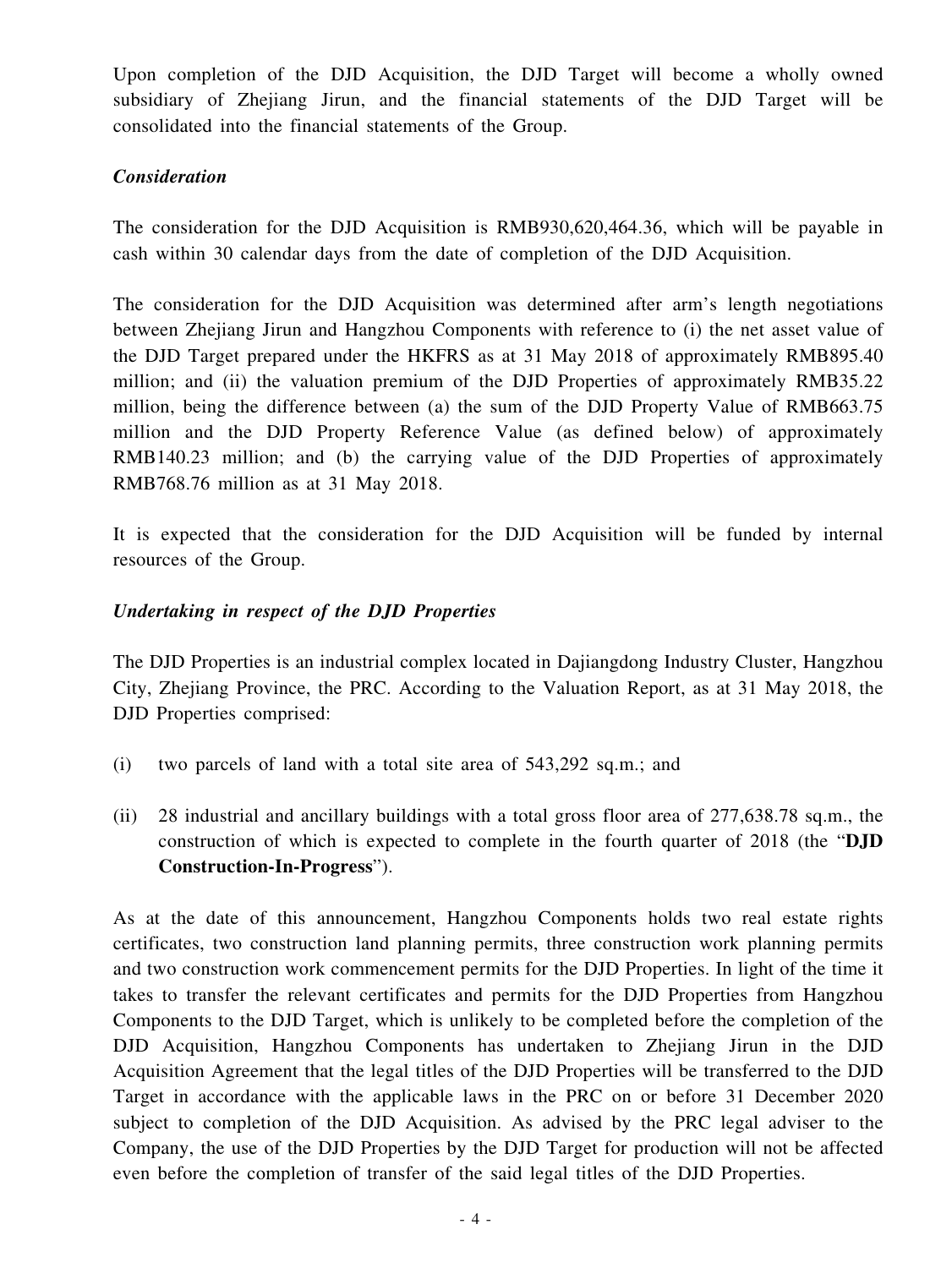According to the legal opinions from the PRC legal adviser to the Company, (i) the certificates and permits for the DJD Properties are true, legal and valid; and (ii) the DJD Properties are free from guarantee, pledge and encumbrances, and are not subject to seizure by the court. According to the Valuation Report, as at 31 May 2018, the construction work commencement permit for 14 buildings comprising the DJD Construction-In-Progress with a total gross floor area of 88,643.86 sq.m. (the "**CIP Without Permit**") had not been obtained. As further stated in the Valuation Report, no commercial value had been attributed to the CIP Without Permit. However, for reference purpose, JLL was of the opinion that the market value of the CIP Without Permit as at 31 May 2018 would be RMB140,230,000 (the "**DJD Property Reference Value**") assuming all relevant construction permits had been obtained. According to Hangzhou Components, Hangzhou Components is in the process of applying for the said construction work commencement permit for the CIP Without Permit which is expected to complete by the end of 2018.

Further, as stated in the legal opinions from the PRC legal adviser to the Company, there are no material legal impediments to the obtaining of the title certificates for the DJD Construction-In-Progress upon undertaking the necessary procedures for obtaining the relevant permits and completing the inspection and acceptance procedures with the relevant authorities.

Pursuant to the DJD Acquisition Agreement, subject to completion of the DJD Acquisition, in the event that the obtaining and transfer of the legal titles of the DJD Properties cannot be completed on or before 31 December 2020, Hangzhou Components shall indemnify Zhejiang Jirun and the Company for the loss arising therefrom, which shall be calculated based on the then valuation of the DJD Properties prepared by a third party valuer approved by the parties to the DJD Acquisition Agreement, and shall pay to Zhejiang Jirun a penalty calculated based on an annual interest rate of 4.35% of such loss.

### *DJD Shareholder's Loan*

Pursuant to the DJD Acquisition Agreement, the outstanding DJD Shareholder's Loan up to a maximum amount of RMB2,387.24 million on the completion date of the DJD Acquisition will be repaid by the Group to the Geely Holding Group within three months from the completion of the DJD Acquisition. Such DJD Shareholder's Loan is fully exempted from the continuing connected transaction requirements under the Listing Rules as it is interest free, conducted on normal commercial term and is not secured by the assets of the Group.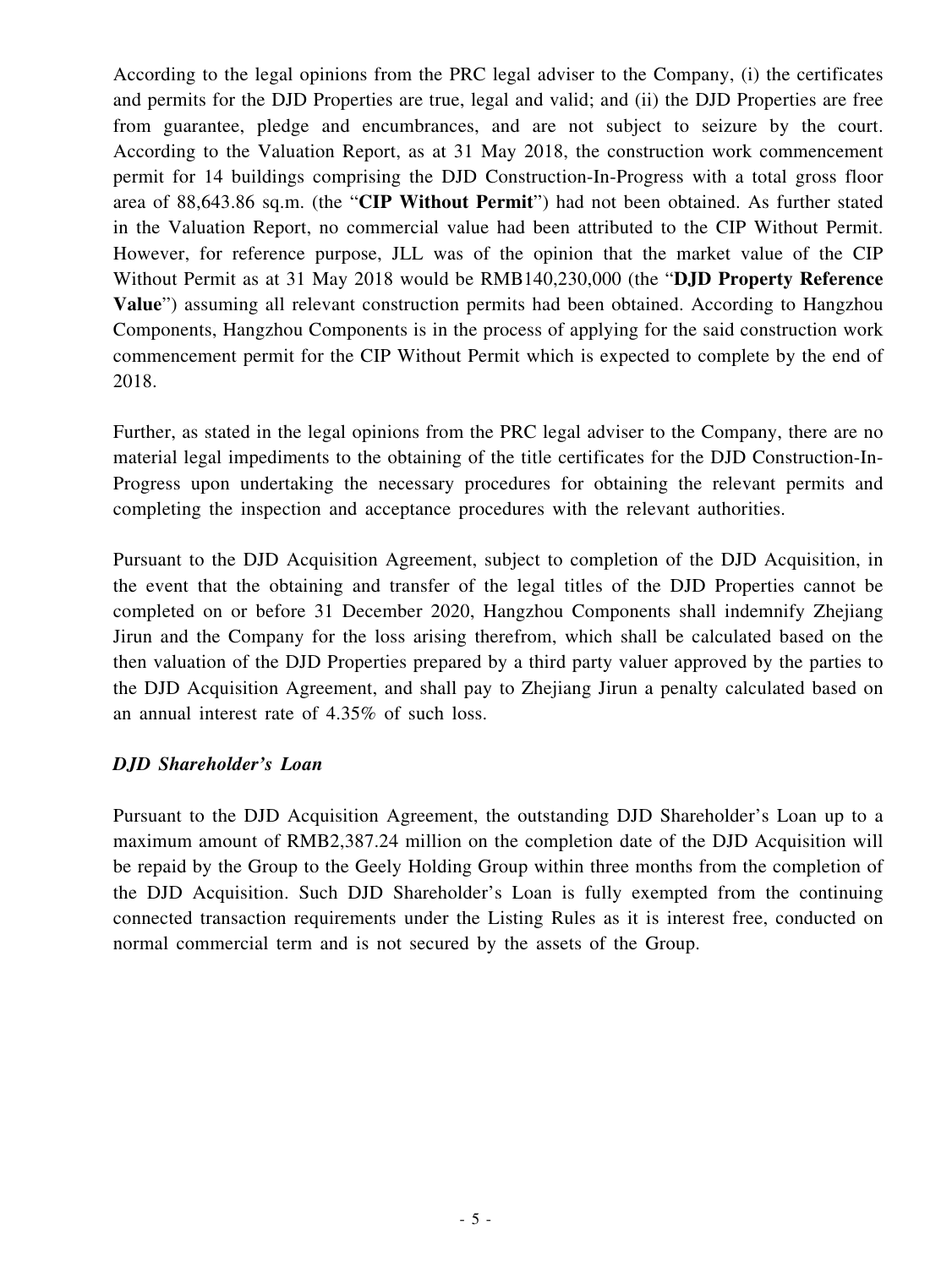#### *Conditions precedent*

Completion of the DJD Acquisition will be subject to and conditional upon the fulfillment or waiver (as the case may be) of the following conditions:

- (i) Zhejiang Jirun being satisfied with the results of its due diligence review of the DJD Target, including, but not limited to, the possession by the DJD Target of all approvals, consents and permits, and completion of all filings necessary to conduct the business operations of the DJD Target;
- (ii) the Company having obtained the Independent Shareholders' approval at the EGM for the DJD Acquisition Agreement and the transactions contemplated thereunder in accordance with the Listing Rules;
- (iii) the obtaining of all approvals, consents, filings and/or waivers from the relevant government authorities or third parties required for the DJD Acquisition, including but not limited to, the obtaining of the new business license of the DJD Target and the SAIC's website indicating that Zhejiang Jirun is the sole shareholder of the DJD Target;
- (iv) the representations and warranties made by Hangzhou Components in the DJD Acquisition Agreement remaining true and accurate in all material respects and not misleading in any respect, and Hangzhou Components having performed fully its obligations under the DJD Acquisition Agreement on or before completion of the DJD Acquisition; and
- (v) (a) there being no material adverse change in the existence, business and financial positions of the DJD Target; and (b) no statute, regulation, proceeding or order pertaining to the DJD Target having been promulgated, put into effect, commenced, granted or issued that is subsisting or pending as at the date of completion of the DJD Acquisition that would or could reasonably be expected to prohibit or restrict the consummation of the transactions contemplated under the DJD Acquisition Agreement.

In the event that the conditions set out above are not fulfilled or waived (conditions (ii) and (iii) above are not capable of being waived) within 60 calendar days from the date of the DJD Acquisition Agreement (or such later date as the parties may agree in writing), any party to the DJD Acquisition Agreement will have the right to terminate the DJD Acquisition Agreement by prior written notice to the other party. In the event of such termination, no party to the DJD Acquisition Agreement may raise any claim against the other party or demand the other party to undertake any liability. All rights, obligations and liabilities under the DJD Acquisition Agreement will become null and void upon such termination and the DJD Acquisition Agreement will be of no further effect, save with respect to any antecedent breaches.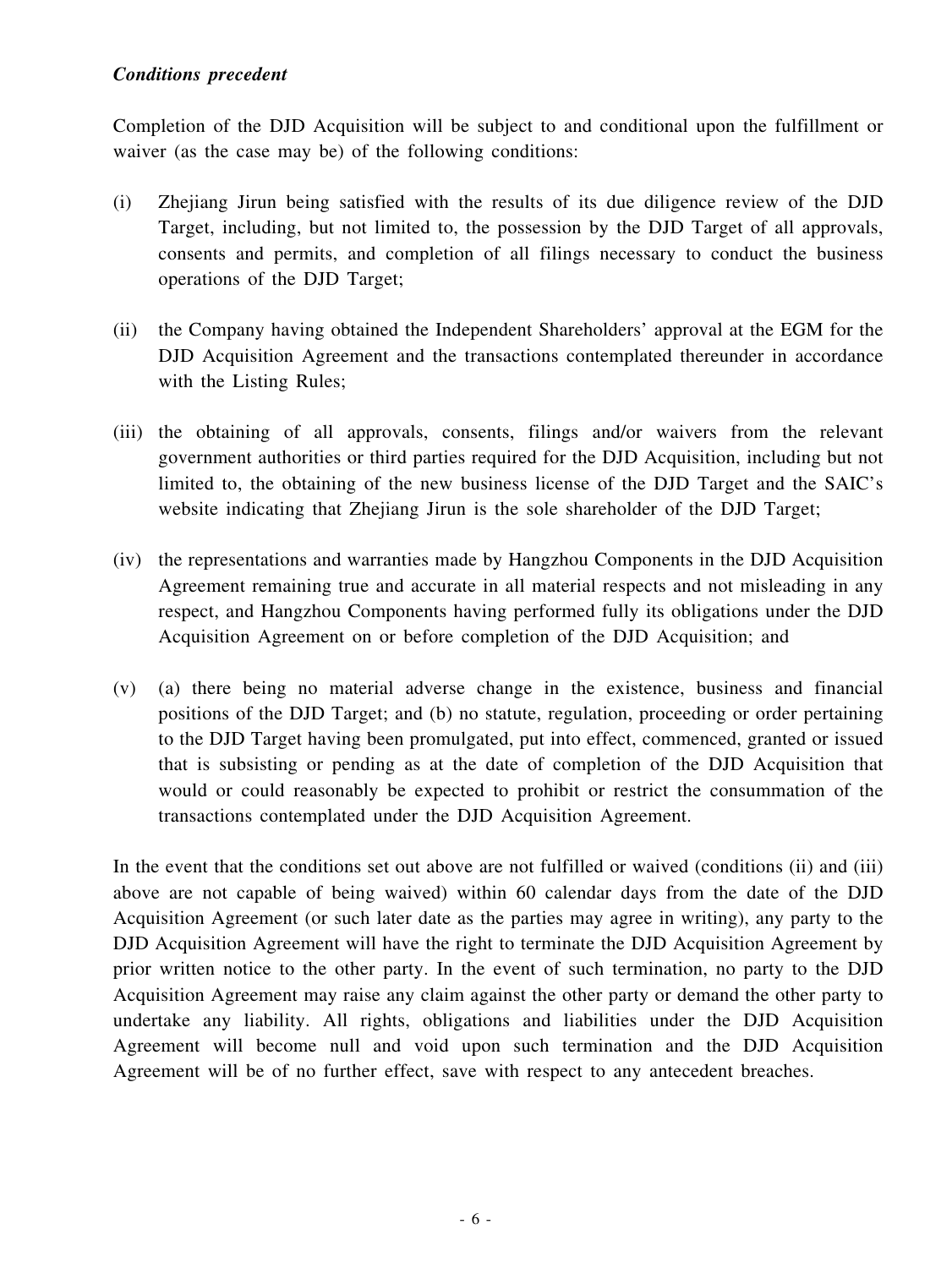#### *Completion of the DJD Acquisition*

Completion of the DJD Acquisition will take place on the second Business Day after all the conditions precedent to the DJD Acquisition Agreement have been fulfilled or waived (as the case may be) or such later date as the parties may agree in writing.

#### **(B) The GY Acquisition**

*Date*

18 July 2018 (after trading hours)

*Parties*

Vendor: Guizhou New Energy

Purchaser: Zhejiang Jirun

Please refer to the section headed "The Acquisitions  $-$  (A) DJD Acquisition  $-$  Parties" for details of Zhejiang Jirun.

Guizhou New Energy is principally engaged in the design, research and development, manufacture and sale of new energy automobile components and the provision of after-sales services and technical consultancy services in the PRC. As at the date of this announcement, Guizhou New Energy is wholly owned by Zhejiang Geely, which in turn is owned as to (i) 88.32% by Geely Holding, a company beneficially wholly owned by Mr. Li and his associate; and (ii) 11.68% by other Mr. Li's interested entities. Accordingly, Guizhou New Energy is an associate of Mr. Li and a connected person of the Company.

#### *Subject matter*

Pursuant to the GY Acquisition Agreement, Zhejiang Jirun conditionally agreed to acquire, and Guizhou New Energy conditionally agreed to sell, the entire registered capital of the GY Target. Details of the GY Target are set out in the section headed "Information on the Target Companies".

Upon completion of the GY Acquisition, the GY Target will become a wholly owned subsidiary of Zhejiang Jirun, and the financial statements of the GY Target will be consolidated into the financial statements of the Group.

### *Consideration*

The consideration for the GY Acquisition is RMB1,074,308,970.43, which will be payable in cash within 30 calendar days from the date of completion of the GY Acquisition.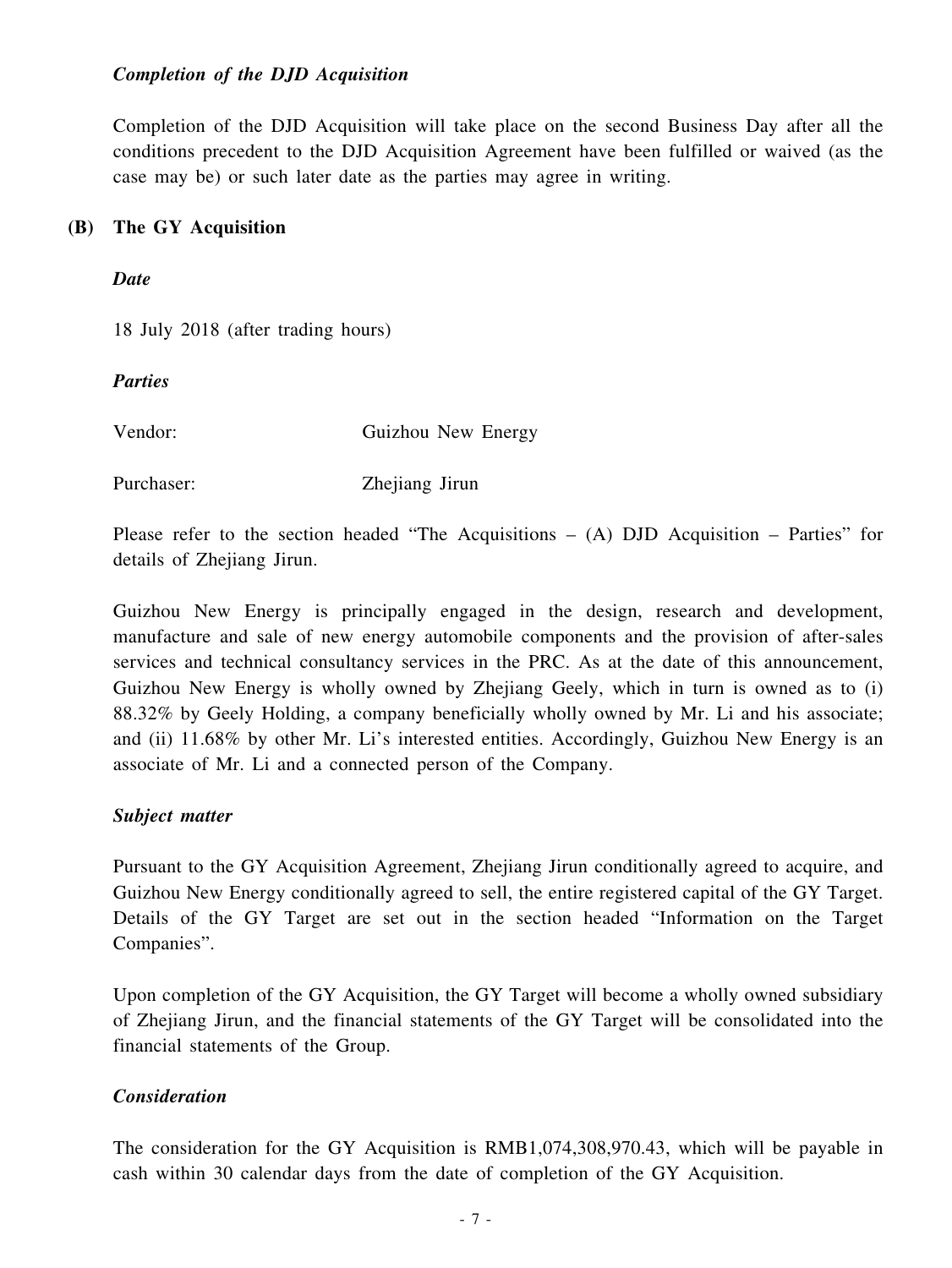The consideration for the GY Acquisition was determined after arm's length negotiations between Zhejiang Jirun and Guizhou New Energy with reference to (i) the net asset value of the GY Target prepared under the HKFRS as at 31 May 2018 of approximately RMB1,046.26 million; and (ii) the valuation premium of the GY Properties of approximately RMB28.05 million, being the difference between (a) the GY Property Value of approximately RMB934.31 million; and (b) the carrying value of the GY Properties of approximately RMB906.26 million as at 31 May 2018.

It is expected that the consideration for the GY Acquisition will be funded by internal resources of the Group.

### *Undertaking in respect of the GY Properties*

The GY Properties is an industrial complex located in Guanshanhu District, Guiyang City, Guizhou Province, the PRC. According to the Valuation Report, as at 31 May 2018, the GY Properties comprised:

- (i) two parcels of land with a total site area of 685,052 sq.m.; and
- (ii) 32 industrial and ancillary buildings with a total gross floor area of 477,994.33 sq.m., the construction of which is expected to complete in the third quarter of 2018 (the "**GY Construction-In-Progress**").

As at the date of this announcement, Guizhou New Energy holds two real estate rights certificates, two construction land planning permits, one construction work planning permit and three construction work commencement permits for the GY Properties. In light of the time it takes to transfer the relevant certificates and permits for the GY Properties from Guizhou New Energy to the GY Target, which is unlikely to be completed before the completion of the GY Acquisition, Guizhou New Energy has undertaken to Zhejiang Jirun in the GY Acquisition Agreement that the legal titles of the GY Properties will be transferred to the GY Target in accordance with the applicable laws in the PRC on or before 31 December 2020, subject to completion of the GY Acquisition. As advised by the PRC legal adviser to the Company, the use of the GY Properties by the GY Target for production will not be affected even before the completion of transfer of the said legal titles of the GY Properties.

According to the legal opinions from the PRC legal adviser to the Company, (i) the certificates and permits for the GY Properties are true, legal and valid; and (ii) the GY Properties are free from guarantee, pledge and encumbrances, and are not subject to seizure by the court.

Further, as stated in the legal opinions from the PRC legal adviser to the Company, the GY Construction-In-Progress is in compliance with the requirements of the relevant laws, and there are no material legal impediments to the obtaining of the title certificates for the GY Construction-In-Progress upon completing the inspection and acceptance procedures with the relevant authorities.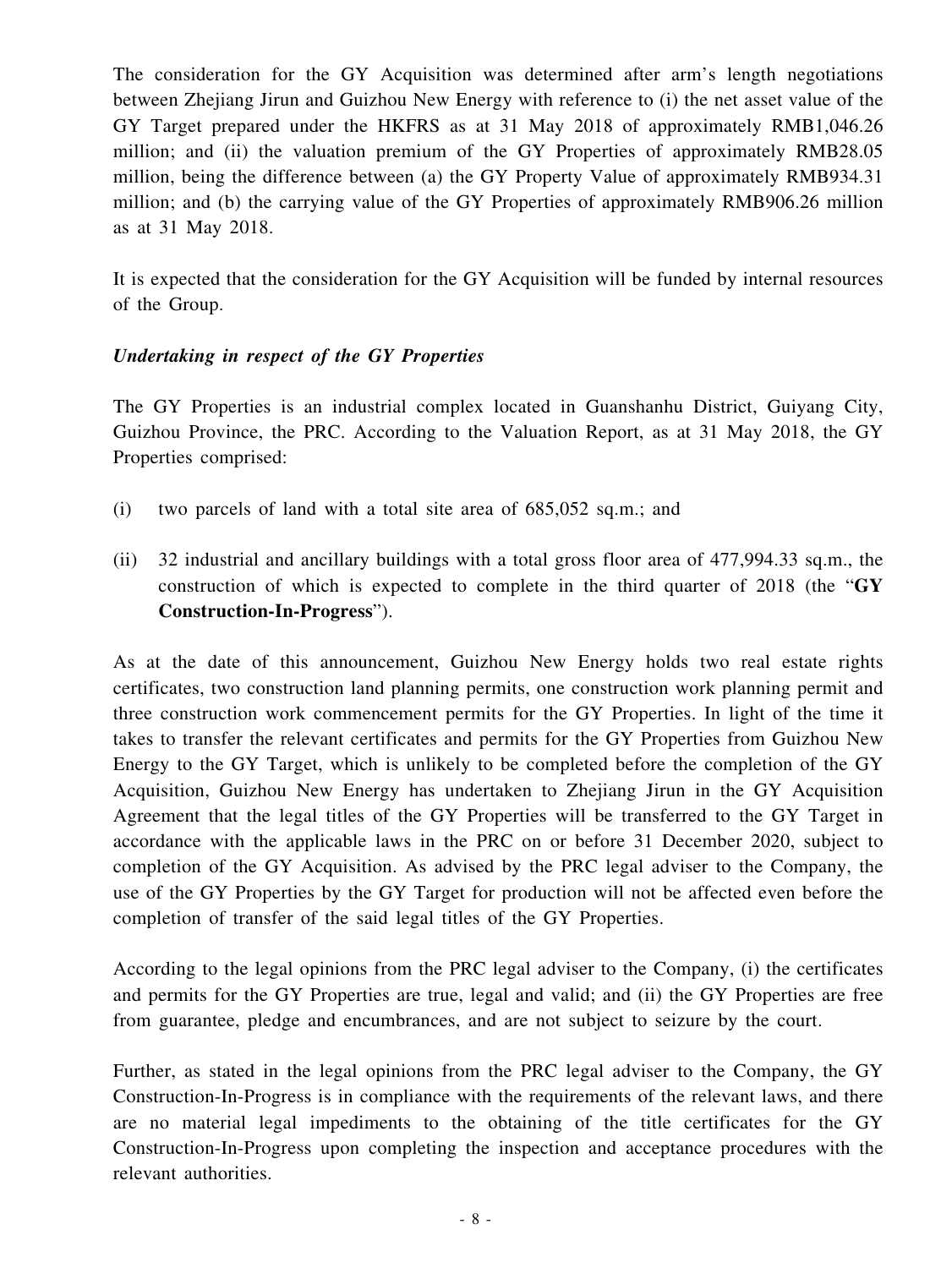Pursuant to the GY Acquisition Agreement, subject to completion of the GY Acquisition, in the event that the obtaining and transfer of the legal titles of the GY Properties cannot be completed on or before 31 December 2020, Guizhou New Energy shall indemnify Zhejiang Jirun and the Company for the loss arising therefrom, which shall be calculated based on the then valuation of the GY Properties prepared by a third party valuer approved by the parties to the GY Acquisition Agreement, and shall pay to Zhejiang Jirun a penalty calculated based on an annual interest rate of 4.35% of such loss.

#### *GY Shareholder's Loan*

Pursuant to the GY Acquisition Agreement, the outstanding GY Shareholder's Loan up to a maximum amount of RMB2,455.01 million on the completion date of the GY Acquisition will be repaid by the Group to the Geely Holding Group within three months from the completion of the GY Acquisition. Such GY Shareholder's Loan is fully exempted from the continuing connected transaction requirements under the Listing Rules as it is interest free, conducted on normal commercial terms and is not secured by the assets of the Group.

#### *Conditions precedent*

Completion of the GY Acquisition will be subject to and conditional upon the fulfillment or waiver (as the case may be) of the following conditions:

- (i) Zhejiang Jirun being satisfied with the results of its due diligence review on the GY Target, including, but not limited to, the possession by the GY Target of all approvals, consents and permits, and completion of all filings necessary to conduct the business operations of the GY Target;
- (ii) the Company having obtained the Independent Shareholders' approval at the EGM for the GY Acquisition Agreement and the transactions contemplated thereunder in accordance with the Listing Rules;
- (iii) the obtaining of all approvals, consents, filings and/or waivers from the relevant government authorities or third parties required for the GY Acquisition, including but not limited to, the obtaining of the new business license of the GY Target and the SAIC's website indicating that Zhejiang Jirun is the sole shareholder of the GY Target;
- (iv) the representations and warranties made by Guizhou New Energy in the GY Acquisition Agreement remaining true and accurate in all material respects and not misleading in any respect, and Guizhou New Energy having performed fully its obligations under the GY Acquisition Agreement on or before completion of the GY Acquisition; and
- (v) (a) there being no material adverse change in the existence, business and financial positions of the GY Target; and (b) no statute, regulation, proceeding or order pertaining to the GY Target having been promulgated, put into effect, commenced, granted or issued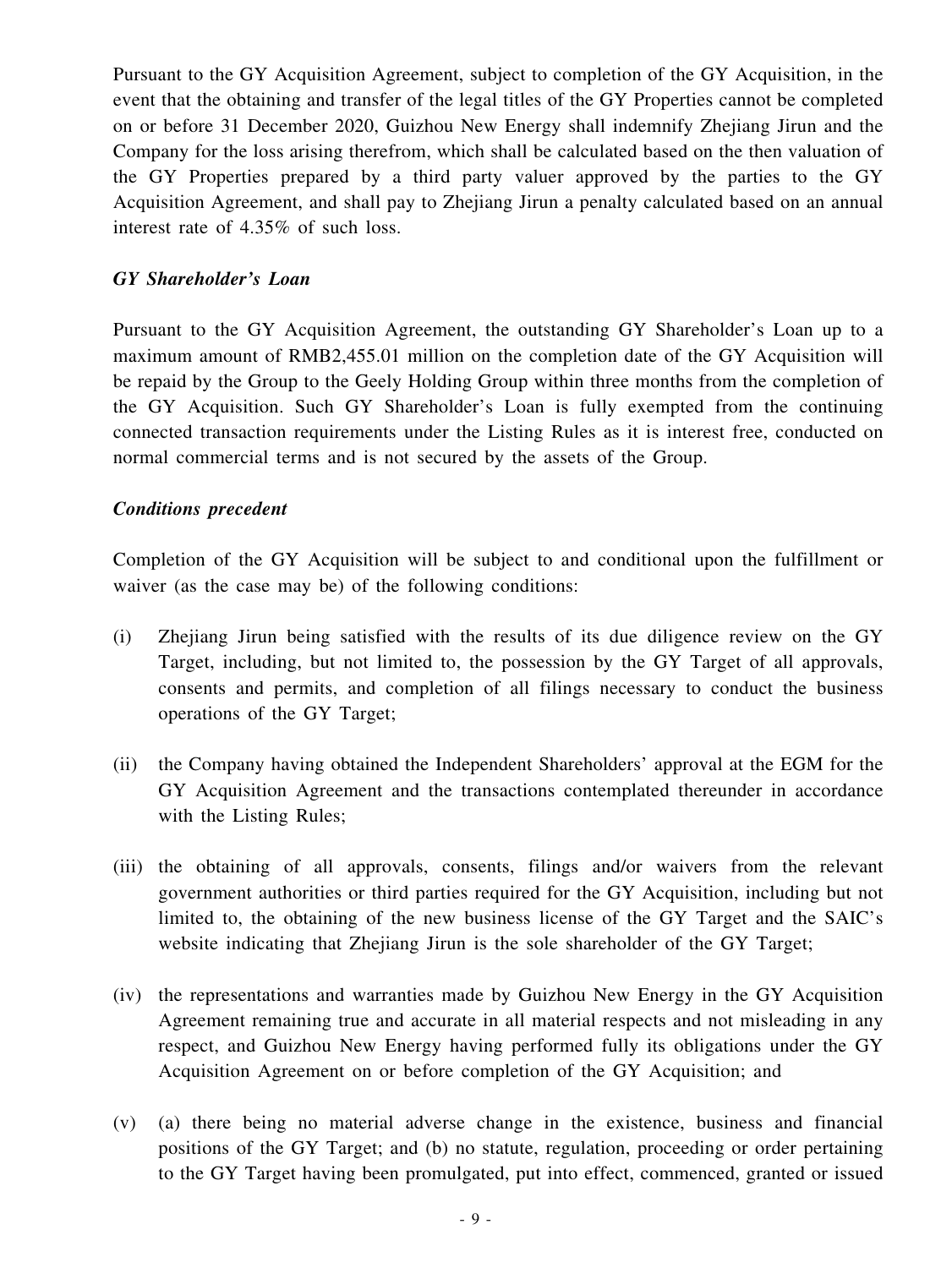that is subsisting or pending as at the date of completion of the GY Acquisition that would or could reasonably be expected to prohibit or restrict the consummation of the transactions contemplated under the GY Acquisition Agreement.

In the event that the conditions set out above are not fulfilled or waived (conditions (ii) and (iii) above are not capable of being waived) within 60 calendar days from the date of the GY Acquisition Agreement (or such later date as the parties may agree in writing), any party to the GY Acquisition Agreement will have the right to terminate the GY Acquisition Agreement by prior written notice to the other party. In the event of such termination, no party to the GY Acquisition Agreement may raise any claim against the other party or demand the other party to undertake any liability. All rights, obligations and liabilities under the GY Acquisition Agreement will become null and void upon such termination and the GY Acquisition Agreement will be of no further effect, save with respect to any antecedent breaches.

### *Completion of the GY Acquisition*

Completion of the GY Acquisition will take place on the second Business Day after all the conditions precedent to the GY Acquisition Agreement have been fulfilled or waived (as the case may be) or such later date as the parties may agree in writing.

### **(C) The DMA Acquisition**

### *Date*

18 July 2018 (after trading hours)

### *Parties*

Vendor: Zhejiang Geely

Purchaser: Zhejiang Jirun

Please refer to the section headed "The Acquisitions – (A) DJD Acquisition – Parties" for details of Zhejiang Jirun.

Zhejiang Geely is principally engaged in the manufacture and sale of automobile and related components in the PRC. As at the date of this announcement, Zhejiang Geely is owned as to (i) 88.32% by Geely Holding, which in turn is beneficially wholly owned by Mr. Li and his associate; and (ii) 11.68% by other Mr. Li's interested entities. Accordingly, Zhejiang Geely is an associate of Mr. Li and a connected person of the Company.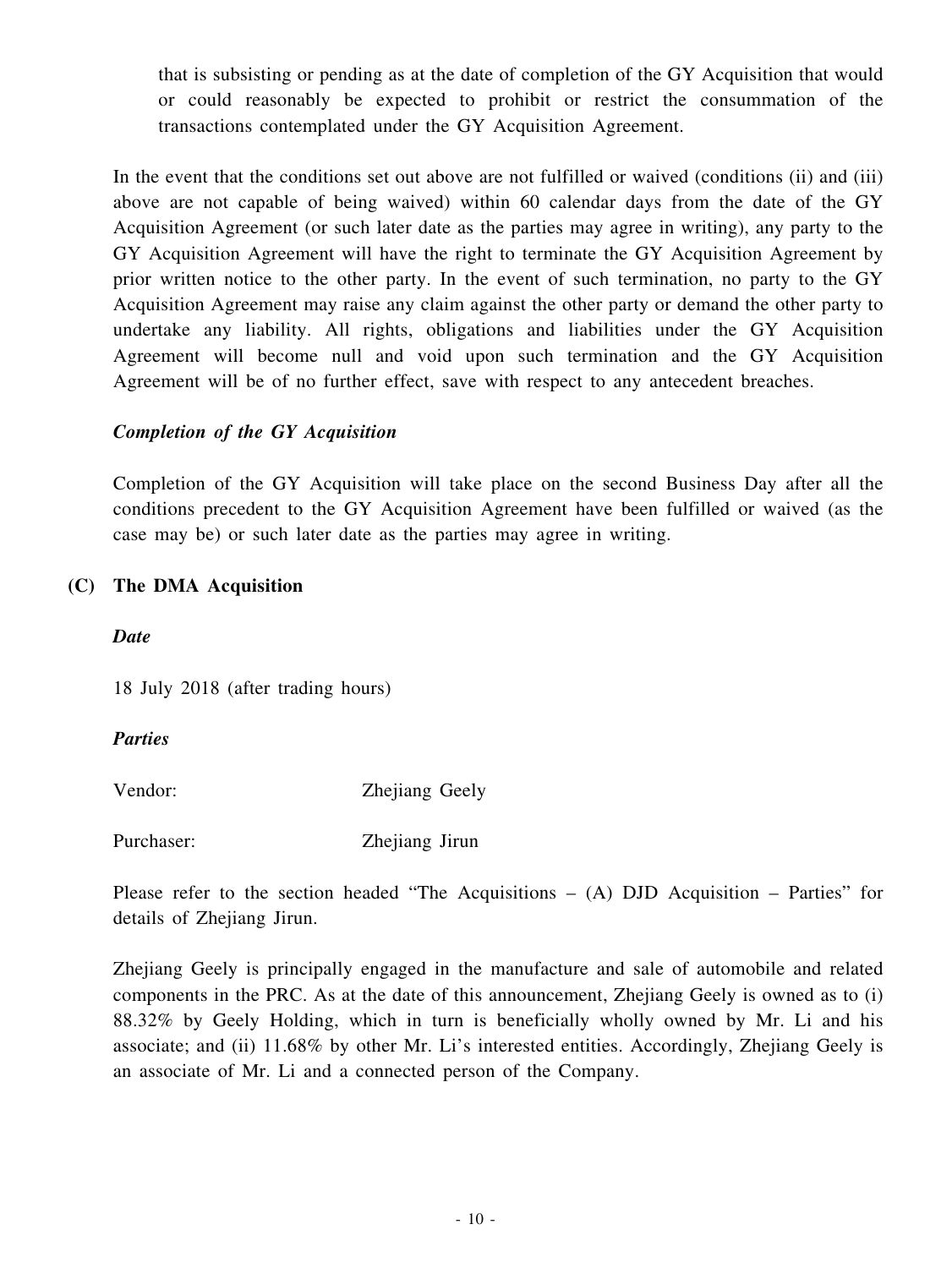### *Subject matter*

Pursuant to the DMA Acquisition Agreement, Zhejiang Jirun conditionally agreed to acquire, and Zhejiang Geely conditionally agreed to sell, the entire registered capital of the DMA Target. Details of the DMA Target are set out in the section headed "Information on the Target Companies".

Upon completion of the DMA Acquisition, the DMA Target will become a wholly owned subsidiary of Zhejiang Jirun, and the financial statements of the DMA Target will be consolidated into the financial statements of the Group.

#### *Consideration*

The consideration for the DMA Acquisition is RMB1,169,398,629.60, which will be payable in cash within 30 calendar days from the date of completion of the DMA Acquisition.

The consideration for the DMA Acquisition was determined after arm's length negotiations between Zhejiang Jirun and Zhejiang Geely with reference to (i) the net asset value of the DMA Target prepared under the HKFRS as at 31 May 2018 of approximately RMB1,141.02 million; and (ii) the valuation premium of the DMA Properties of approximately RMB28.38 million, being the difference between (a) the DMA Property Value of approximately RMB898.04 million; and (b) the carrying value of the DMA Properties of approximately RMB869.66 million.

It is expected that the consideration for the DMA Acquisition will be funded by internal resources of the Group.

#### *Undertaking in respect of the DMA Properties*

The DMA Properties is an industrial complex located in Hangzhou Bay New District, Ningbo City, Zhejiang Province, the PRC. According to the Valuation Report, as at 31 May 2018, the DMA Properties comprised:

- (i) a parcel of land with a total site area of 705,564 sq.m.; and
- (ii) 23 industrial and ancillary buildings with a total gross floor area of 302,056.05 sq.m., the construction of which is expected to complete in the third quarter of 2018 (the "**DMA Construction-In-Progress**").

As at the date of this announcement, the DMA Target holds one real estate rights certificate and two construction land planning permits, one construction work planning permit and three construction work commencement permits for the DMA Properties.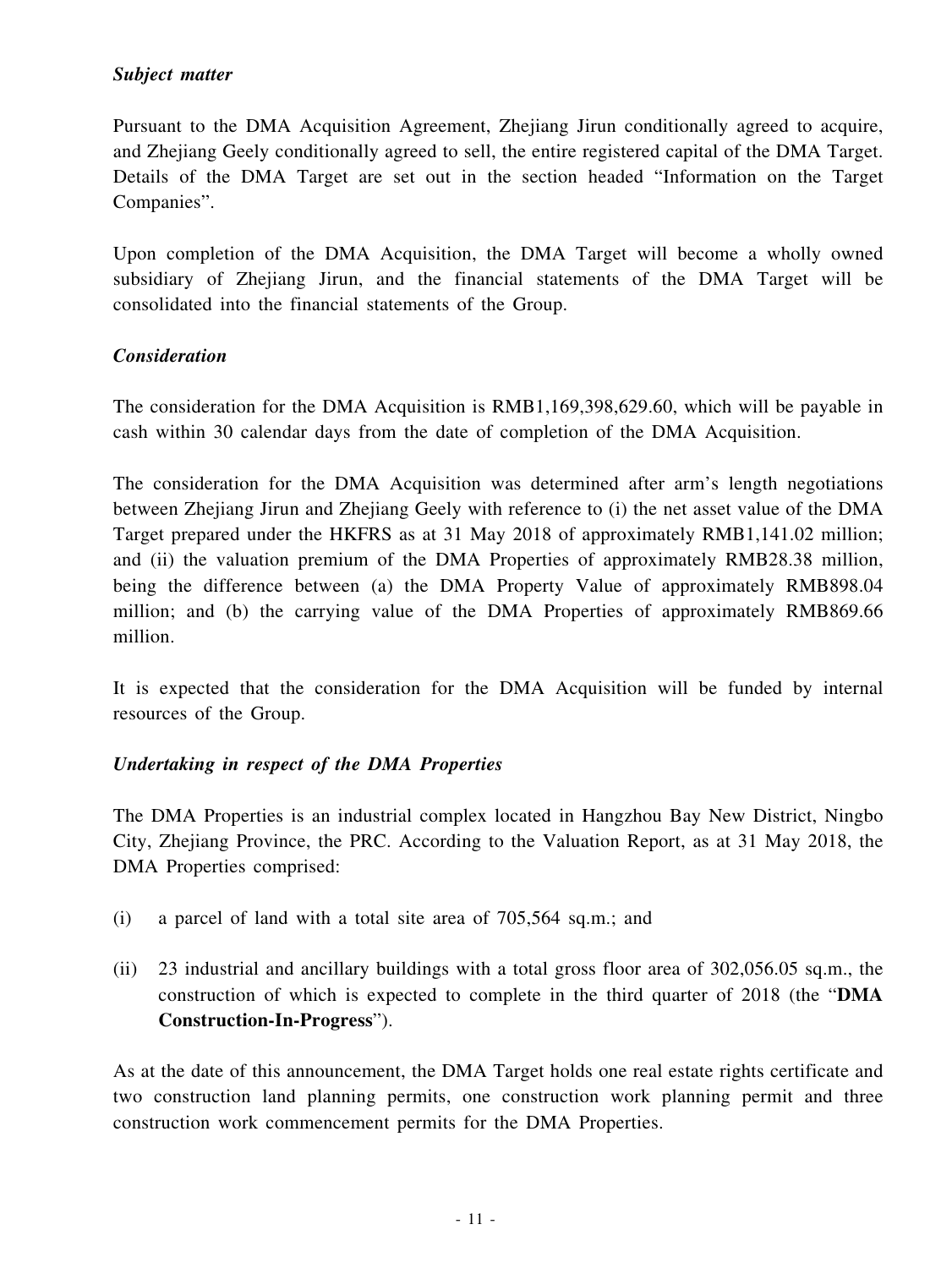According to the legal opinions from the PRC legal adviser to the Company, (i) the certificates and permits for the DMA Properties are true, legal and valid; and (ii) the DMA Properties are free from guarantee, pledge and encumbrances, and are not subject to seizure by the court.

Further, as stated in the legal opinions from the PRC legal adviser to the Company, the DMA Construction-In-Progress is in compliance with the requirements of the relevant laws, and there are no material legal impediments to the obtaining of the title certificates for the DMA Construction-In-Progress upon completing the inspection and acceptance procedures with the relevant authorities.

Pursuant to the DMA Acquisition Agreement, subject to completion of the DMA Acquisition, in the event that the legal titles of the DMA Properties cannot be obtained on or before 31 December 2020, Zhejiang Geely shall indemnify Zhejiang Jirun and the Company for the loss arising therefrom, which shall be calculated based on the then valuation of the DMA Properties prepared by a third party valuer approved by the parties to the DMA Acquisition Agreement, and shall pay to Zhejiang Jirun a penalty calculated based on an annual interest rate of 4.35% of such loss.

### *DMA Shareholder's Loan*

Pursuant to the DMA Acquisition Agreement, the outstanding DMA Shareholder's Loan up to a maximum amount of RMB2,740.10 million will be repaid by the Group to the Geely Holding Group within three months from the completion of the DMA Acquisition. Such DMA Shareholder's Loan is fully exempted from the continuing connected transaction requirements under the Listing Rules as it is interest free, conducted on normal commercial terms and is not secured by the assets of the Group.

### *Conditions precedent*

Completion of the DMA Acquisition will be subject to and conditional upon the fulfillment or waiver (as the case may be) of the following conditions:

- (i) Zhejiang Jirun being satisfied with the results of its due diligence review on the DMA Target, including, but not limited to, the possession by the DMA Target of all approvals, consents and permits, and completion of all filings necessary to conduct the business operations of the DMA Target;
- (ii) the Company having obtained the Independent Shareholders' approval at the EGM for the DMA Acquisition Agreement and the transactions contemplated thereunder in accordance with the Listing Rules;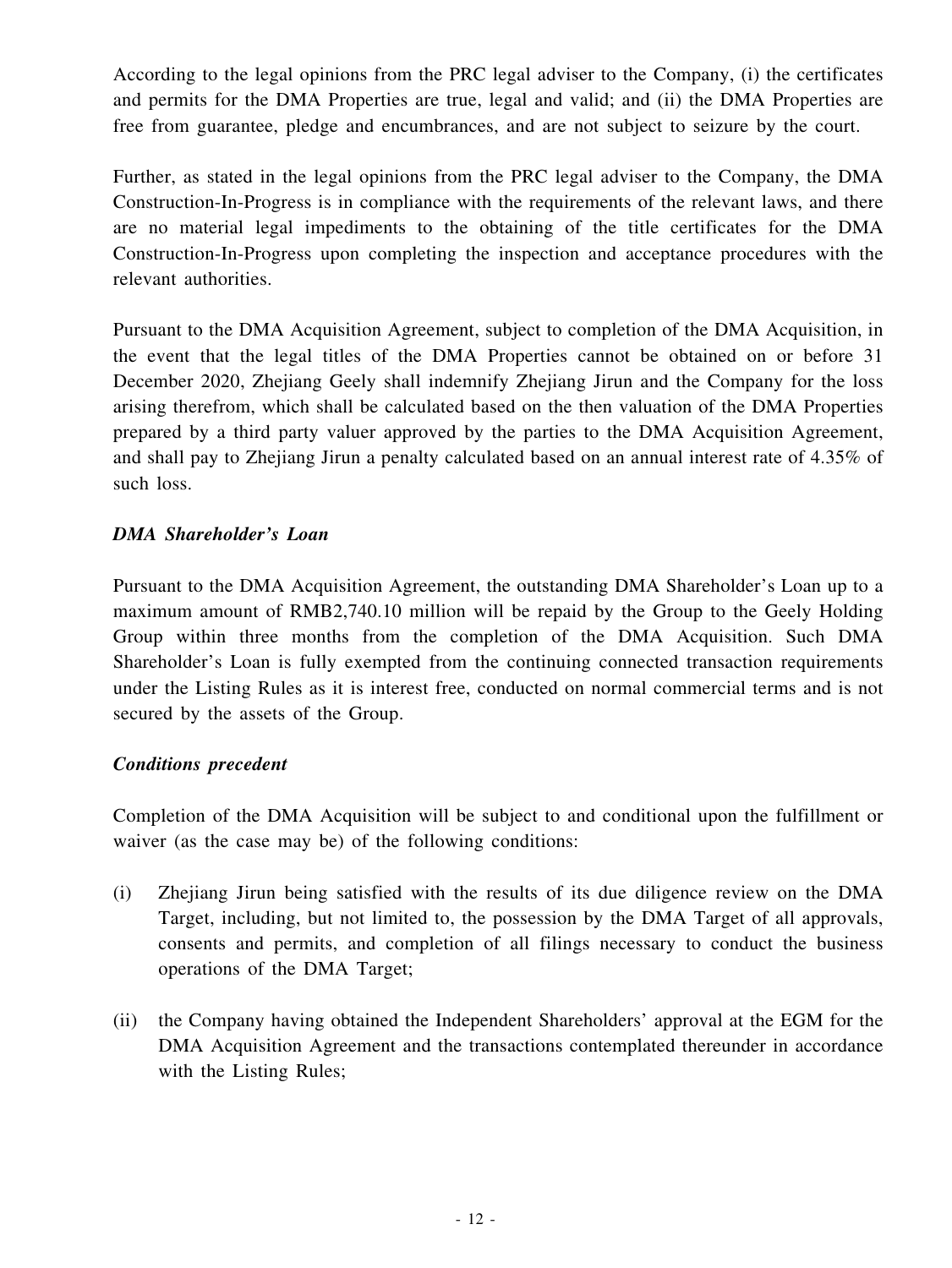- (iii) the obtaining of all approvals, consents, filings and/or waivers from the relevant government authorities or third parties required for the DMA Acquisition, including but not limited to, the obtaining of the new business license of the DMA Target and the SAIC's website indicating that Zhejiang Jirun is the sole shareholder of the DMA Target;
- (iv) the representations and warranties made by Zhejiang Geely in the DMA Acquisition Agreement remaining true and accurate in all material respects and not misleading in any respect, and Zhejiang Geely having performed fully its obligations under the DMA Acquisition Agreement on or before completion of the DMA Acquisition; and
- (v) (a) there being no material adverse change in the existence, business and financial positions of the DMA Target; and (b) no statute, regulation, proceeding or order pertaining to the DMA Target having been promulgated, put into effect, commenced, granted or issued that is subsisting or pending as at the date of completion of the DMA Acquisition that would or could reasonably be expected to prohibit or restrict the consummation of the transactions contemplated under the DMA Acquisition Agreement.

In the event that the conditions set out above are not fulfilled or waived (conditions (ii) and (iii) above are not capable of being waived) within 60 calendar days from the date of the DMA Acquisition Agreement (or such later date as the parties may agree in writing), any party to the DMA Acquisition Agreement will have the right to terminate the DMA Acquisition Agreement by prior written notice to the other party. In the event of such termination, no party to the DMA Acquisition Agreement may raise any claim against the other party or demand the other party to undertake any liability. All rights, obligations and liabilities under the DMA Acquisition Agreement will become null and void upon such termination and the DMA Acquisition Agreement will be of no further effect, save with respect to any antecedent breaches.

#### *Completion of the DMA Acquisition*

Completion of the DMA Acquisition will take place on the second Business Day after all the conditions precedent to the DMA Acquisition Agreement have been fulfilled or waived (as the case may be) or such later date as the parties may agree in writing.

### **INFORMATION ON THE TARGET COMPANIES**

#### **Principal businesses of the Target Companies**

#### *(a) The DJD Target*

The DJD Target is a private limited liability company incorporated in the PRC on 28 March 2018. It is principally engaged in the technology research and development, technology consultancy services, manufacture and sale of automobile components and CKDs, and the provision of after-sales services in the PRC.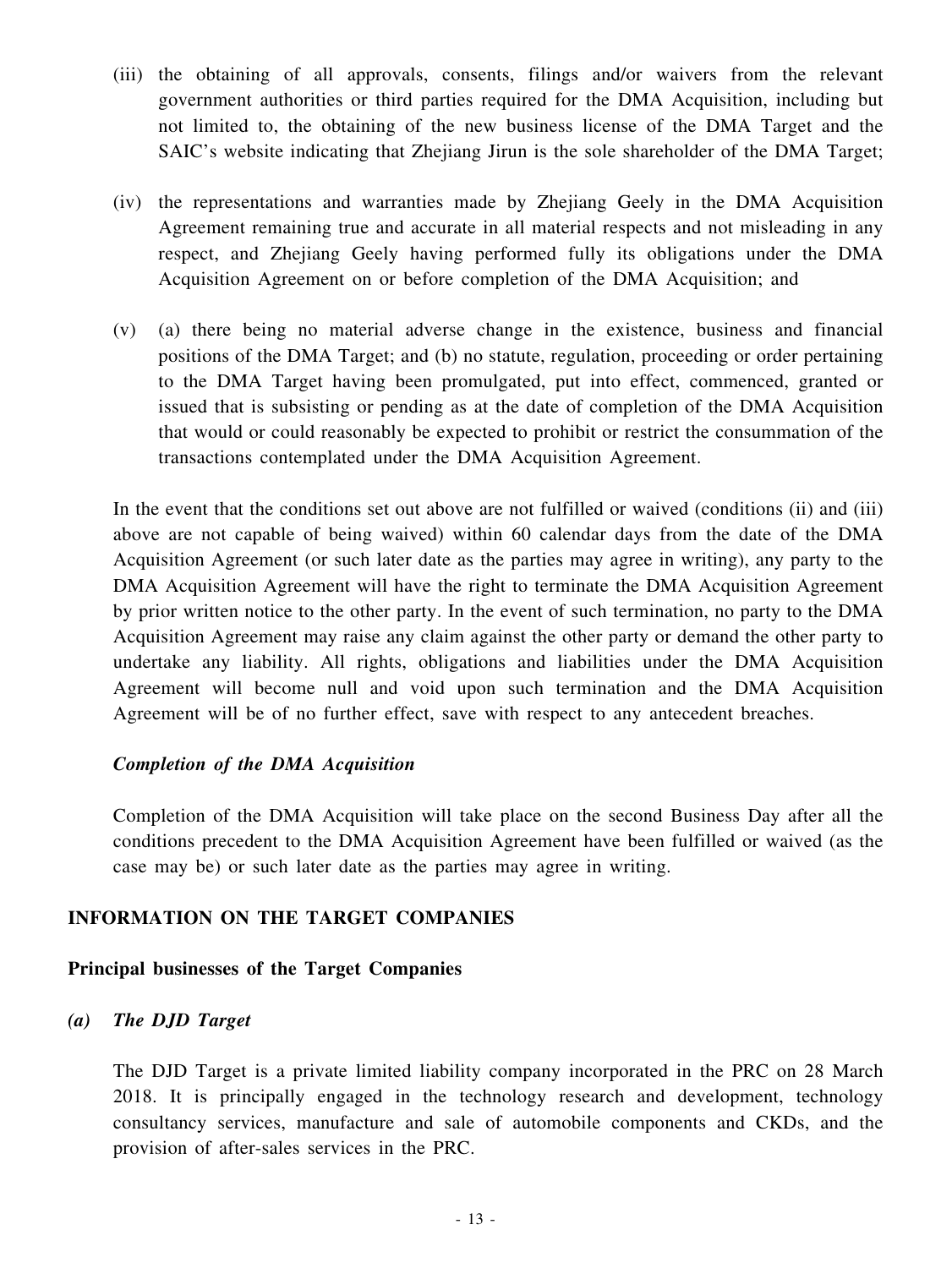A production facility with a planned production capacity of 180,000 units of CKDs per annum of the DJD Target is currently under construction. It is currently expected that the construction of the DJD Properties will be completed and commercial production will commence in the fourth quarter of 2018. The vehicles to be produced by the DJD Target will be a new pure electric vehicle model and a new sport utility vehicle model.

### *(b) The GY Target*

The GY Target is a private limited liability company incorporated in the PRC on 30 March 2018. It is principally engaged in the research and development, manufacture and promotion of automobile components and CKDs, and provision of after-sales services in the PRC.

A production facility with a planned production capacity of 270,000 units of CKDs per annum of GY Target is currently under construction. It is currently expected that the construction of the GY Properties will be completed and commercial production will commence in the third quarter of 2018. The vehicles to be produced by the GY Target will be two new multi-purpose vehicle models.

### *(c) The DMA Target*

The DMA Target is a private limited liability company incorporated in the PRC on 30 March 2016. It is principally engaged in the research and development, manufacture, processing and promotion of automobile components and CKDs, and provision of related after-sales and technical services in the PRC.

A production facility with a planned production capacity of 240,000 units of CKDs per annum of DMA Target is currently under construction. It is currently expected that the construction of the DMA Properties will be completed in the third quarter of 2018 and commercial production will commence in the fourth quarter of 2018. The vehicles to be produced by the DMA Target will be a new sport utility vehicle model and a new sedan model.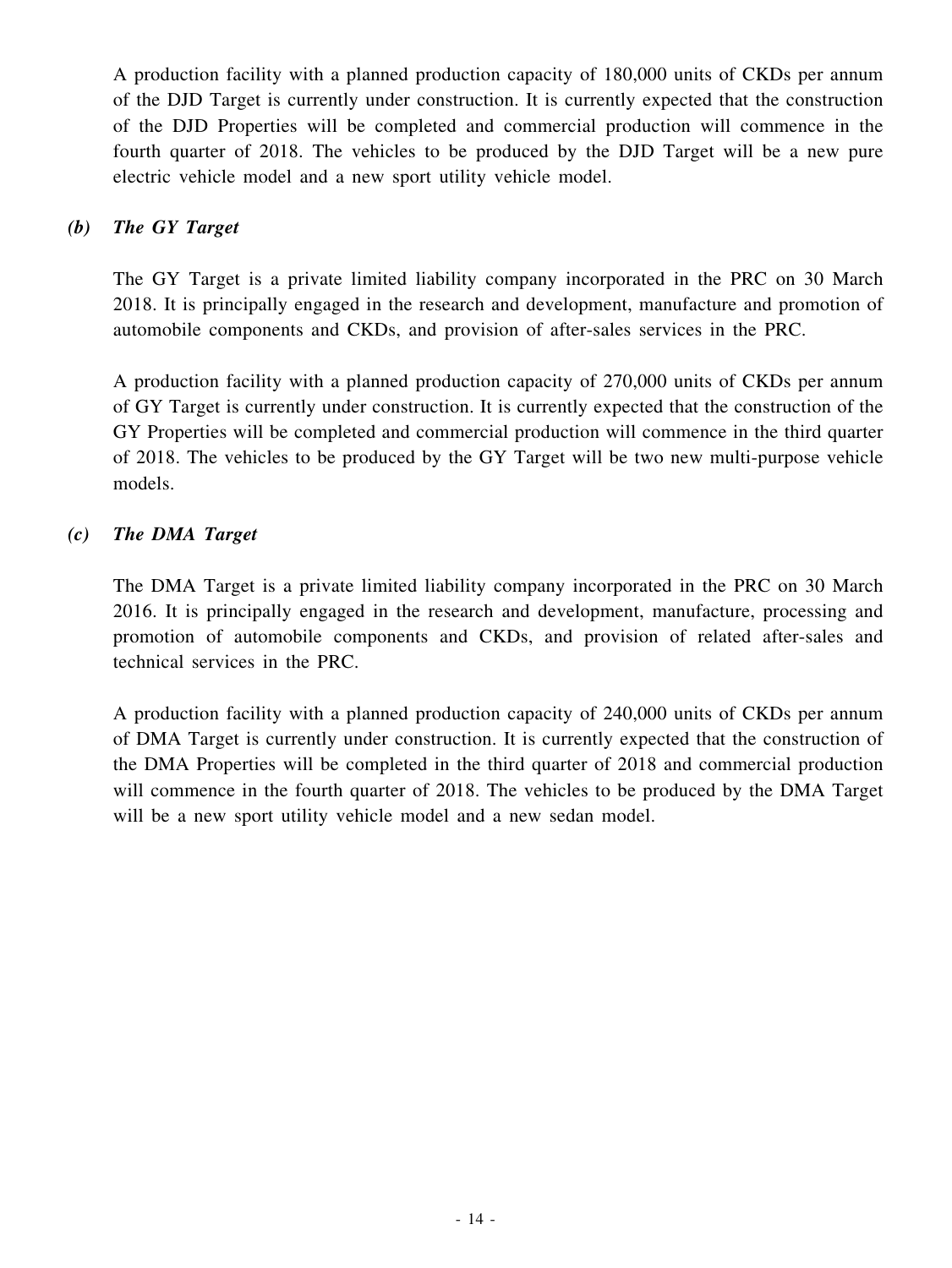### **Shareholding structures of the Target Companies**

The following diagrams set out the shareholding structures of the Target Companies before and upon completion of the Acquisitions:

### *(a) The DJD Target*



#### **As at the date of this announcement Upon completion of the DJD Acquisition**

- ------- Indirect interests
	- Direct interests
- $---$  Through Mr. Li's interested entities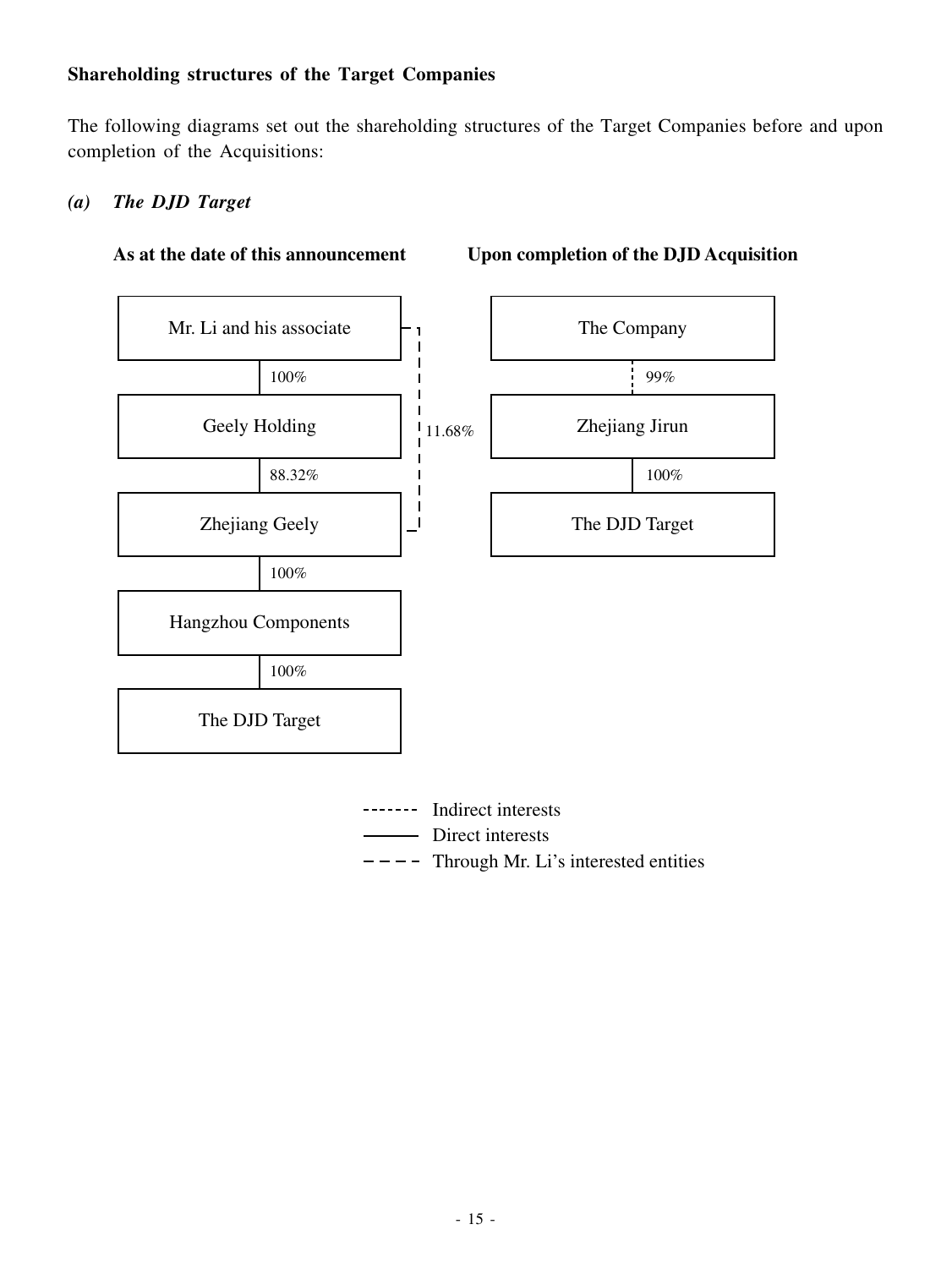### *(b) The GY Target*



#### **As at the date of this announcement**

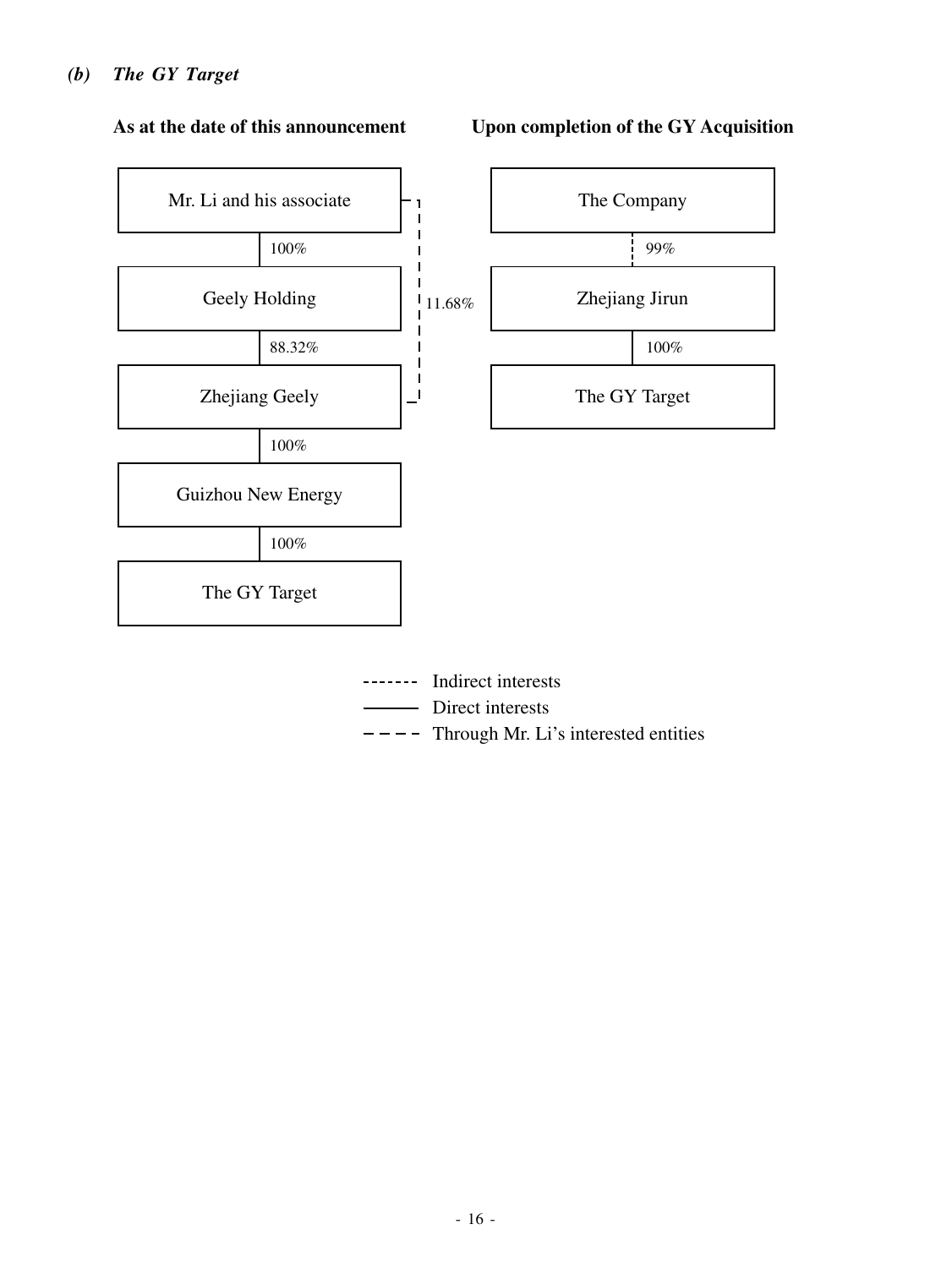#### *(c) The DMA Target*



#### **As at the date of this announcement**



#### **Financial information on the Target Companies**

Set out below is the unaudited financial information of the DJD Target, the GY Target and the DMA Target for the periods as indicated below prepared under the HKFRS:

#### *(a) The DJD Target*

|                      | From 28 March 2018 |
|----------------------|--------------------|
|                      | to 31 May 2018     |
|                      | (Unaudited)        |
|                      | <b>RMB'000</b>     |
| Revenue              |                    |
| Loss before taxation | (1,293)            |
| Loss after taxation  | (1,293)            |

The unaudited net asset value of the DJD Target as at 31 May 2018 amounted to approximately RMB895.4 million. As at 31 May 2018, the outstanding DJD Shareholder's Loan amounted to approximately RMB426.2 million.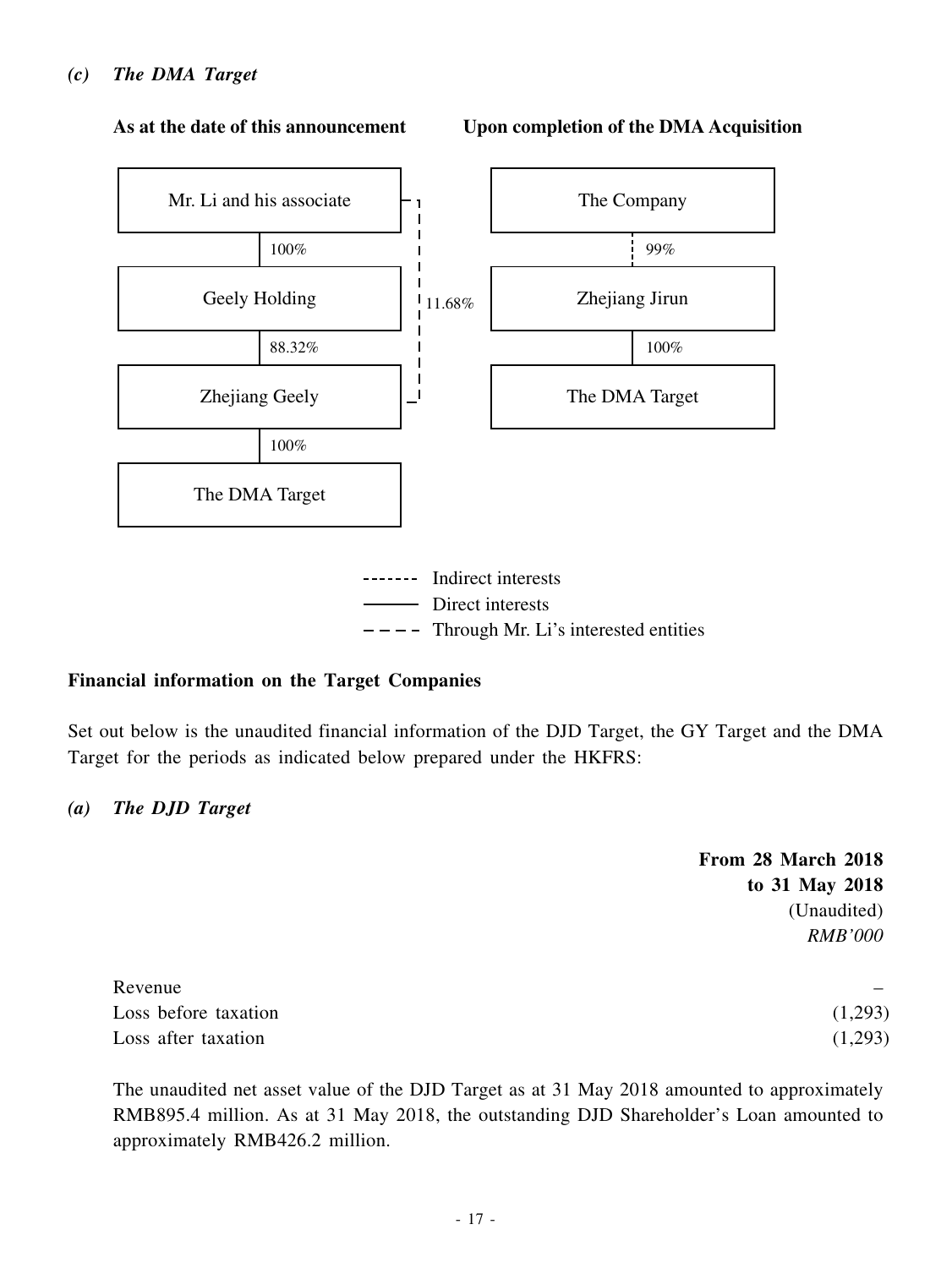**From 30 March 2018 to 31 May 2018** (Unaudited) *RMB'000*

| Revenue              | $\sim$  |
|----------------------|---------|
| Loss before taxation | (1,139) |
| Loss after taxation  | (1,139) |

The unaudited net asset value of the GY Target as at 31 May 2018 amounted to approximately RMB1,046.3 million. As at 31 May 2018, the outstanding GY Shareholder's Loan amounted to approximately RMB1,145.5 million.

#### *(c) The DMA Target*

|                      | From 30 March 2016  |                  | For the year ended For the five months |
|----------------------|---------------------|------------------|----------------------------------------|
|                      | to 31 December 2017 | 31 December 2017 | ended 31 May 2018                      |
|                      | (Unaudited)         | (Unaudited)      | (Unaudited)                            |
|                      | <b>RMB'000</b>      | <b>RMB'000</b>   | <b>RMB'000</b>                         |
| Revenue              |                     |                  |                                        |
| Loss before taxation | (461)               | (40,629)         | (17, 894)                              |
| Loss after taxation  | (461)               | (40,629)         | (17, 894)                              |

The unaudited net asset value of the DMA Target as at 31 May 2018 amounted to approximately RMB1,141.0 million. As at 31 May 2018, the outstanding DMA Shareholder's Loan amounted to approximately RMB738.1 million.

### **REASONS FOR AND BENEFITS OF THE ACQUISITIONS**

The Group is principally engaged in the research and development, manufacturing and trading of automobiles, automobile parts and related automobile components, and investment holding. The Geely Holding Group is principally engaged in the sales of automobiles and related parts and components wholesale and retail business. The Directors consider that the Acquisitions will provide an opportunity for the Group to expand its manufacturing capacity to meet the increasing demand of automobiles in the PRC, as well as to enhance the production capabilities of the Group for the manufacture of mid-end to high-end electric vehicles, sedans, sport utility vehicles and multi-purposes vehicles.

It is anticipated that after completion of the Acquisitions and the commencement of commercial production, the new models to be built at these plants will expand the Group's products offering and enhance the overall competitive strength of the Group's products in the market and will become one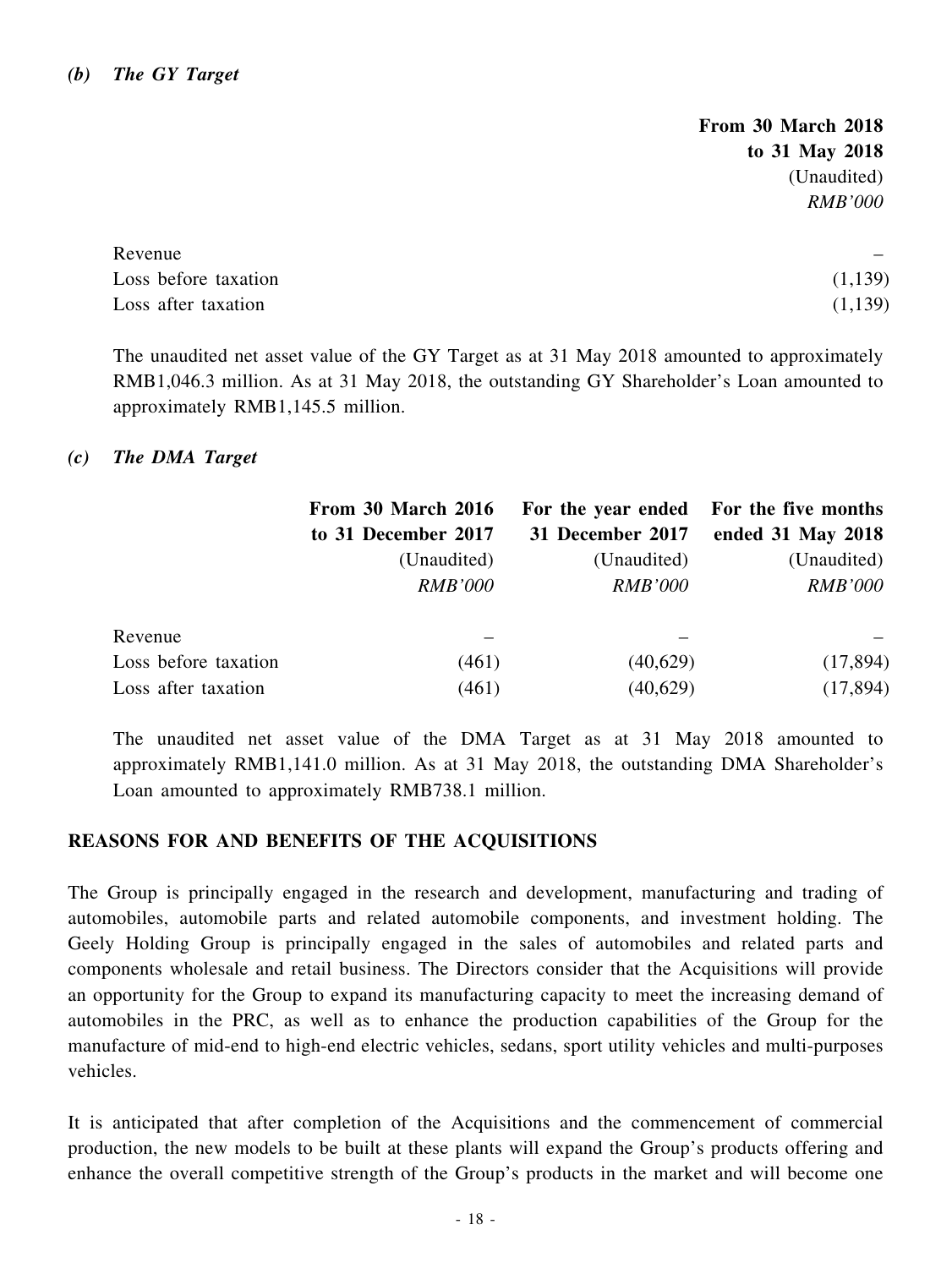of the key drivers of the Group for future profitability. It is currently expected that the commercial production of the GY Target will commence in the third quarter of 2018 and that of the DJD Target and the DMA Target will commence in the fourth quarter of 2018.

The Directors (excluding the independent non-executive Directors whose views will be contained in the circular to be despatched to the Shareholders after having taken into consideration the advice of the Independent Financial Advisor) consider that although the Acquisition Agreements and the transactions contemplated thereunder are not entered into in the ordinary and usual course of business of the Group, the Acquisitions are on normal commercial terms, are fair and reasonable and in the interests of the Company and its Shareholders as a whole.

### **IMPLICATIONS UNDER THE LISTING RULES**

As at the date of this announcement, Guizhou New Energy and Hangzhou Components are both wholly owned by Zhejiang Geely, which in turn is owned as to (i) 88.32% by Geely Holding, a company beneficially wholly owned by Mr. Li and his associate; and (ii) 11.68% by other Mr. Li's interested entities. As such, each of Zhejiang Geely, Guizhou New Energy and Hangzhou Components is an associate of Mr. Li, an executive Director and a substantial Shareholder holding approximately 44.42% of the total issued share capital of the Company as at the date of this announcement, and is a connected person of the Company. Accordingly, the Acquisitions constitute connected transactions of the Company pursuant to Chapter 14A of the Listing Rules. As one or more of the applicable percentage ratios in respect of the Acquisitions on an aggregate basis is more than 5%, the Acquisitions are subject to the reporting, announcement and the Independent Shareholders' approval requirements under Chapter 14A of the Listing Rules.

Furthermore, as one or more of the applicable percentage ratios in respect of the Acquisitions on an aggregate basis is more than 5% but less than 25%, the Acquisitions also constitute discloseable transactions of the Company under Chapter 14 of the Listing Rules.

Mr. Li, Mr. Yang Jian, Mr. Li Dong Hui, Daniel and Mr. An Cong Hui, each an executive Director, are considered to be interested in the Acquisition Agreements by virtue of their interests and/or directorship in Geely Holding. As a result, each of Mr. Li, Mr. Yang Jian, Mr. Li Dong Hui, Daniel and Mr. An Cong Hui has abstained from voting on the Board resolutions for approving the Acquisition Agreements and the transactions contemplated thereunder.

### **EGM**

The EGM will be convened to consider and approve the Acquisition Agreements and the transactions contemplated thereunder. Mr. Li and his associates together holding 3,987,588,000 Shares (representing approximately 44.42% of the total issued share capital of the Company), Mr. Yang Jian and his associates together holding 14,475,000 Shares (representing approximately 0.16% of the total issued share capital of the Company), Mr. Li Dong Hui, Daniel and his associates together holding 4,200,000 Shares (representing approximately 0.05% of the total issued share capital of the Company), and Mr. An Cong Hui and his associates together holding 16,280,000 Shares (representing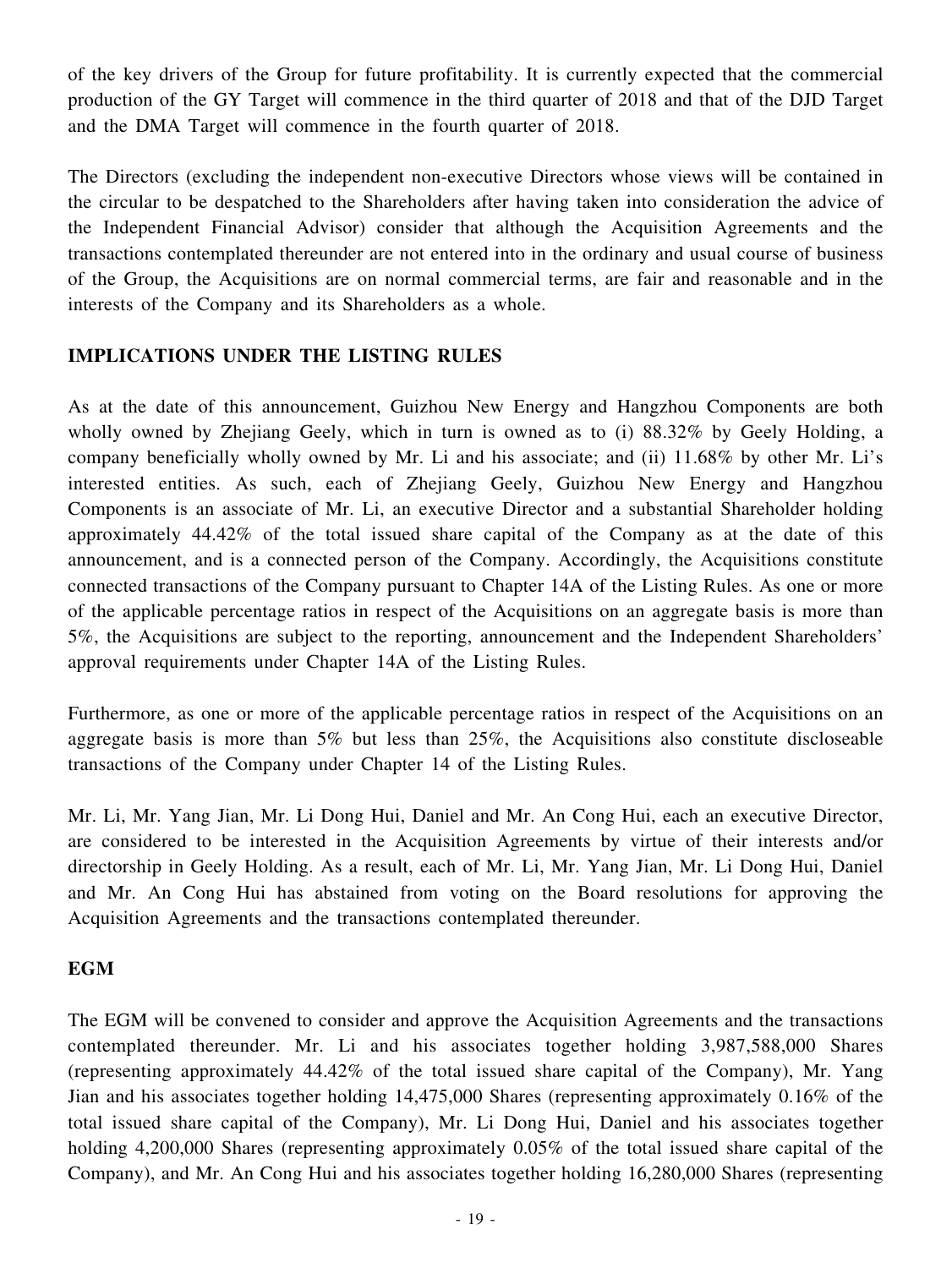approximately 0.18% of the total issued share capital of the Company) as at the date of this announcement, will all abstain from voting on the resolutions to be proposed at the EGM to approve the Acquisition Agreements and the transactions contemplated thereunder.

### **GENERAL**

An Independent Board Committee has been formed to advise the Independent Shareholders with respect to the Acquisition Agreements and the transactions contemplated thereunder, and the Independent Financial Adviser has been appointed to advise the Independent Board Committee and the Independent Shareholders on whether the terms of the Acquisition Agreements and the transactions contemplated thereunder are fair and reasonable and in the interests of the Company and the Independent Shareholders.

A circular containing, among other things, (i) further information about the Acquisitions; (ii) the recommendation of the Independent Board Committee in respect of the Acquisitions; (iii) the advice of the Independent Financial Adviser in respect of the Acquisitions; and (iv) other information as required under the Listing Rules together with the notice of the EGM, will be despatched to the Shareholders on or before 8 August 2018.

**Completion of the Acquisition Agreements is subject to the satisfaction of the conditions precedent under the Acquisition Agreements, and therefore, may or may not proceed to completion. Shareholders and potential investors are advised to exercise caution when dealing in the Shares.**

### **DEFINITIONS**

Unless the context otherwise requires, the following terms in this announcement shall have the meanings set out below: –

| "Acquisitions"           | the DJD Acquisition, the GY Acquisition and the DMA Acquisition<br>collectively                                           |
|--------------------------|---------------------------------------------------------------------------------------------------------------------------|
| "Acquisition Agreements" | the DJD Acquisition Agreement, the GY Acquisition Agreement<br>and the DMA Acquisition Agreement, collectively            |
| "associate(s)"           | has the meaning ascribed to it in the Listing Rules                                                                       |
| "Board"                  | the board of Directors                                                                                                    |
| "Business Day"           | a day (excluding Saturdays, Sundays and public holidays) on which<br>banks are open for business in Hong Kong and the PRC |
| " $CKD(s)$ "             | complete knock down kit(s) (整車成套件), a complete kit needed to<br>assemble a vehicle                                        |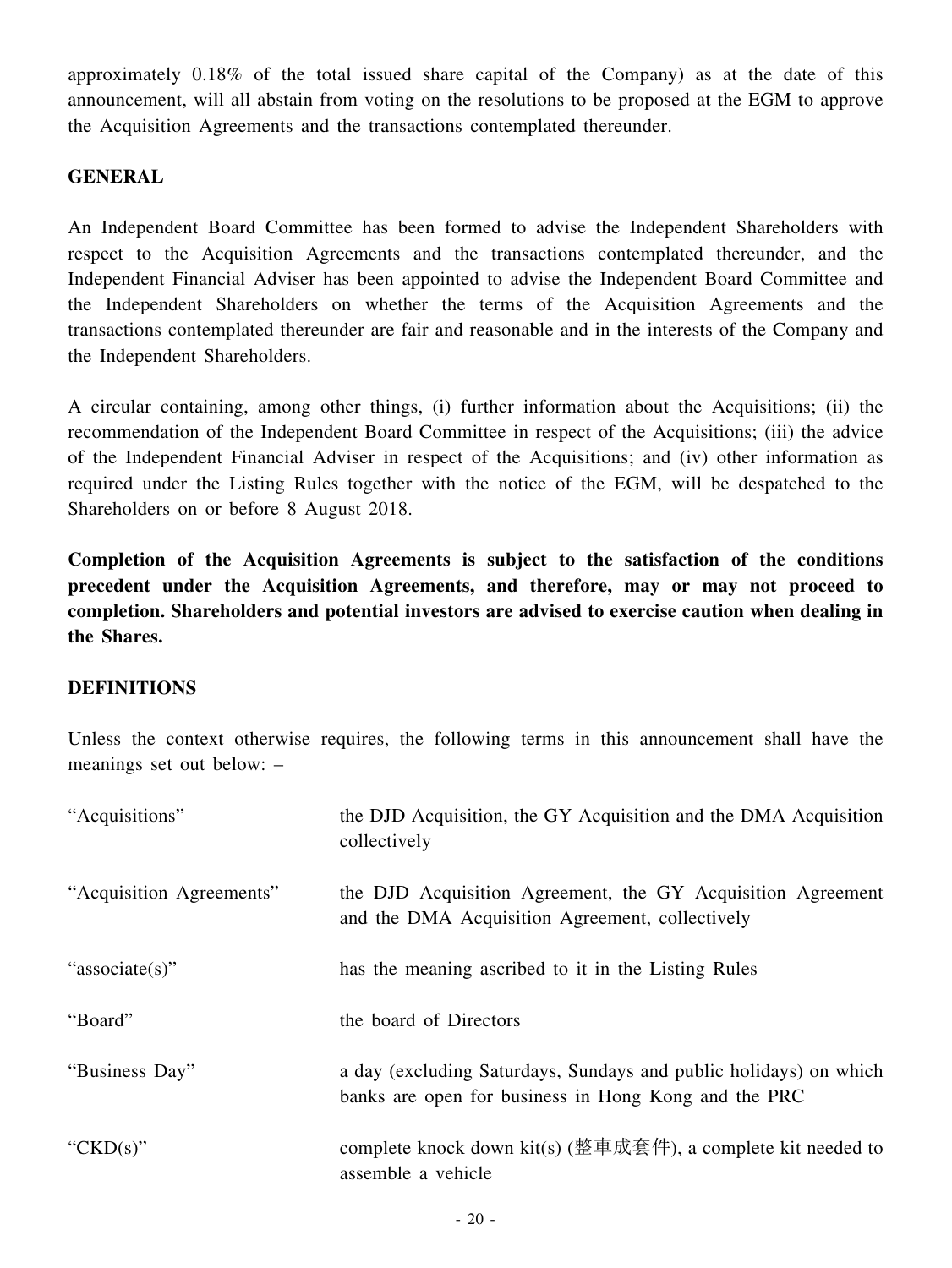| "Company"                                                | Geely Automobile Holdings Limited, a company incorporated in<br>the Cayman Islands with limited liability whose shares are listed on<br>the main board of the Stock Exchange (stock code: 175)                                                                                                                                                                           |
|----------------------------------------------------------|--------------------------------------------------------------------------------------------------------------------------------------------------------------------------------------------------------------------------------------------------------------------------------------------------------------------------------------------------------------------------|
| "connected person"                                       | has the meaning ascribed thereto under the Listing Rules                                                                                                                                                                                                                                                                                                                 |
| "DJD Acquisition"                                        | the acquisition of the entire registered capital of the DJD Target by<br>Zhejiang Jirun from Hangzhou Components pursuant to the DJD<br><b>Acquisition Agreement</b>                                                                                                                                                                                                     |
| "DJD Acquisition Agreement"                              | the acquisition agreement entered into between Zhejiang Jirun and<br>Hangzhou Components on 18 July 2018 in relation to the DJD<br>Acquisition                                                                                                                                                                                                                           |
| "DJD Properties"                                         | an industrial complex located in Dajiangdong Industrial Cluster,<br>Hangzhou City, Zhejiang Province, the PRC                                                                                                                                                                                                                                                            |
| "DJD Property Value"                                     | market value of the DJD Properties as stated in the Valuation<br>Report                                                                                                                                                                                                                                                                                                  |
| "DJD Shareholder's Loan"                                 | interest-free loan up to a maximum amount of RMB2,387.24<br>million on the completion date of the DJD Acquisition made to the<br>DJD Target by the Geely Holding Group                                                                                                                                                                                                   |
| "DJD Target"                                             | 杭州吉利汽車有限公司 (Hangzhou Geely Automobile Company<br>Limited*), a limited liability company incorporated in the PRC, and<br>a wholly owned subsidiary of Hangzhou Components as at the date<br>of this announcement                                                                                                                                                          |
| "Dakin Capital" or<br>"Independent Financial<br>Adviser" | Dakin Capital Limited, a licensed corporation to carry out Type 6<br>(advising on corporate finance) regulated activities under the SFO<br>and the independent financial adviser to advise the Independent<br>Board Committee and the Independent Shareholders in relation to<br>the terms of the Acquisition Agreements and the transactions<br>contemplated thereunder |
| "Director(s)"                                            | the director(s) of the Company                                                                                                                                                                                                                                                                                                                                           |
| "DMA Acquisition"                                        | the acquisition of the entire registered capital of the DMA Target<br>by Zhejiang Jirun from Zhejiang Geely pursuant to the DMA<br><b>Acquisition Agreement</b>                                                                                                                                                                                                          |
| "DMA Acquisition<br>Agreement"                           | the acquisition agreement entered into between Zhejiang Jirun and<br>Zhejiang Geely on 18 July 2018 in relation to the DMA Acquisition                                                                                                                                                                                                                                   |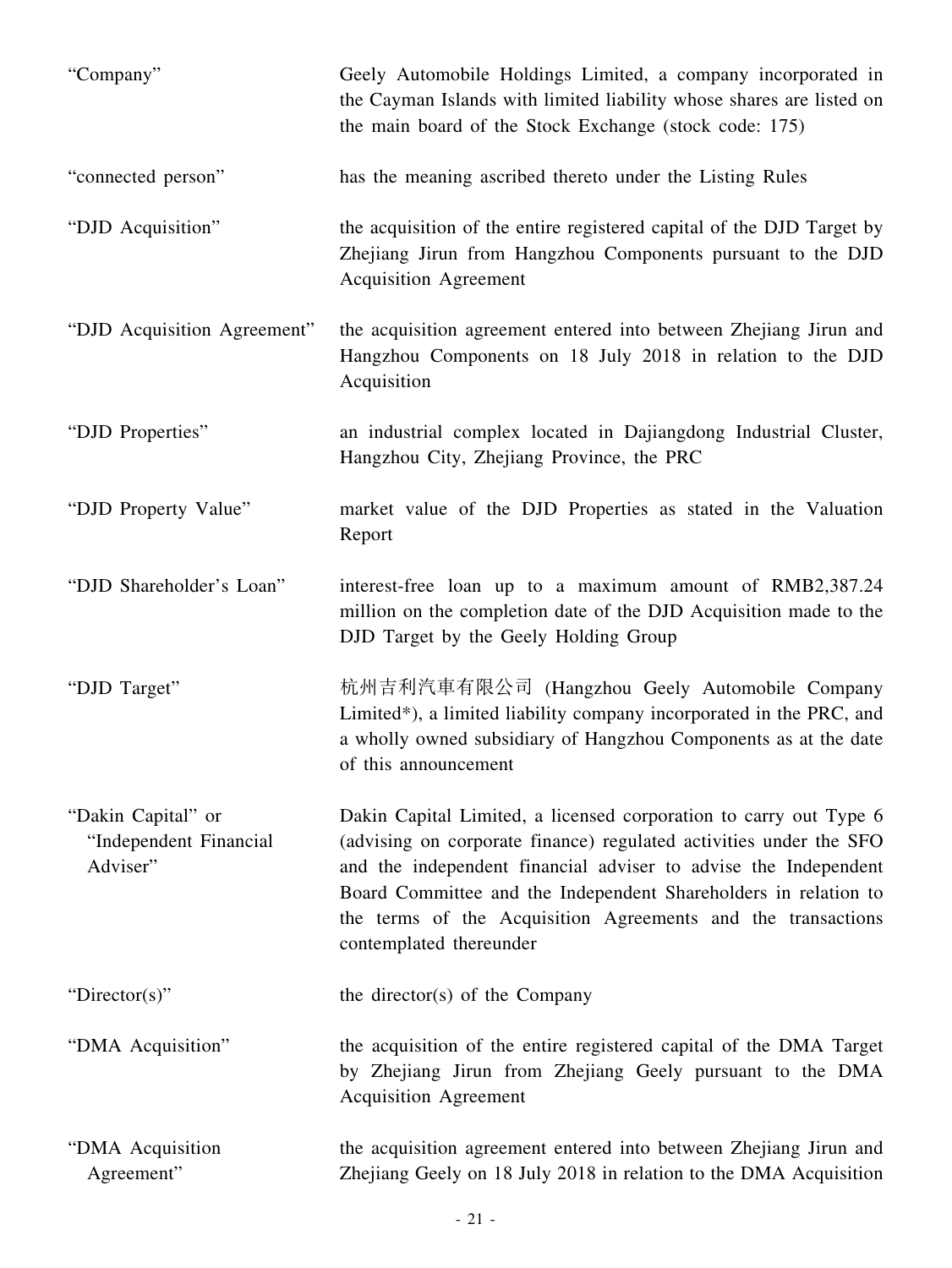| "DMA Properties"           | an industrial complex located in Hangzhou Bay New District,<br>Ningbo City, Zhejiang Province, the PRC                                                                                                                               |
|----------------------------|--------------------------------------------------------------------------------------------------------------------------------------------------------------------------------------------------------------------------------------|
| "DMA Property Value"       | market value of the DMA Properties as stated in the Valuation<br>Report                                                                                                                                                              |
| "DMA Shareholder's Loan"   | interest-free loan up to a maximum amount of RMB2,740.10<br>million on the completion date of the DMA Acquisition made to the<br>DMA Target by the Geely Holding Group                                                               |
| "DMA Target"               | 寧波吉潤汽車部件有限公司 (Ningbo Jirun Automobile<br>Components Company Limited*), a limited liability company<br>incorporated in the PRC, and a wholly owned subsidiary of<br>Zhejiang Geely as at the date of this announcement                |
| "EGM"                      | an extraordinary general meeting of the Company to be held to<br>consider and, if thought fit, approve the Acquisition Agreements<br>and the transactions contemplated thereunder                                                    |
| "Geely Holding"            | 浙江吉利控股集團有限公司 (Zhejiang Geely Holding Group<br>Company Limited*), a private limited liability company<br>incorporated in the PRC, and is beneficially wholly owned by<br>Mr. Li and his associate as at the date of this announcement |
| "Geely Holding Group"      | Geely Holding and its subsidiaries                                                                                                                                                                                                   |
| "Group"                    | the Company and its subsidiaries                                                                                                                                                                                                     |
| "GY Acquisition"           | the acquisition of the entire registered capital of the GY Target by<br>Zhejiang Jirun from Guizhou New Energy pursuant to the GY<br><b>Acquisition Agreement</b>                                                                    |
| "GY Acquisition Agreement" | the acquisition agreement entered into between Zhejiang Jirun and<br>Guizhou New Energy on 18 July 2018 in relation to the GY<br>Acquisition                                                                                         |
| "GY Properties"            | an industrial complex located in Guanshanhu District, Guiyang<br>City, Guizhou Province, the PRC                                                                                                                                     |
| "GY Property Value"        | market value of the GY Properties as stated in the Valuation Report                                                                                                                                                                  |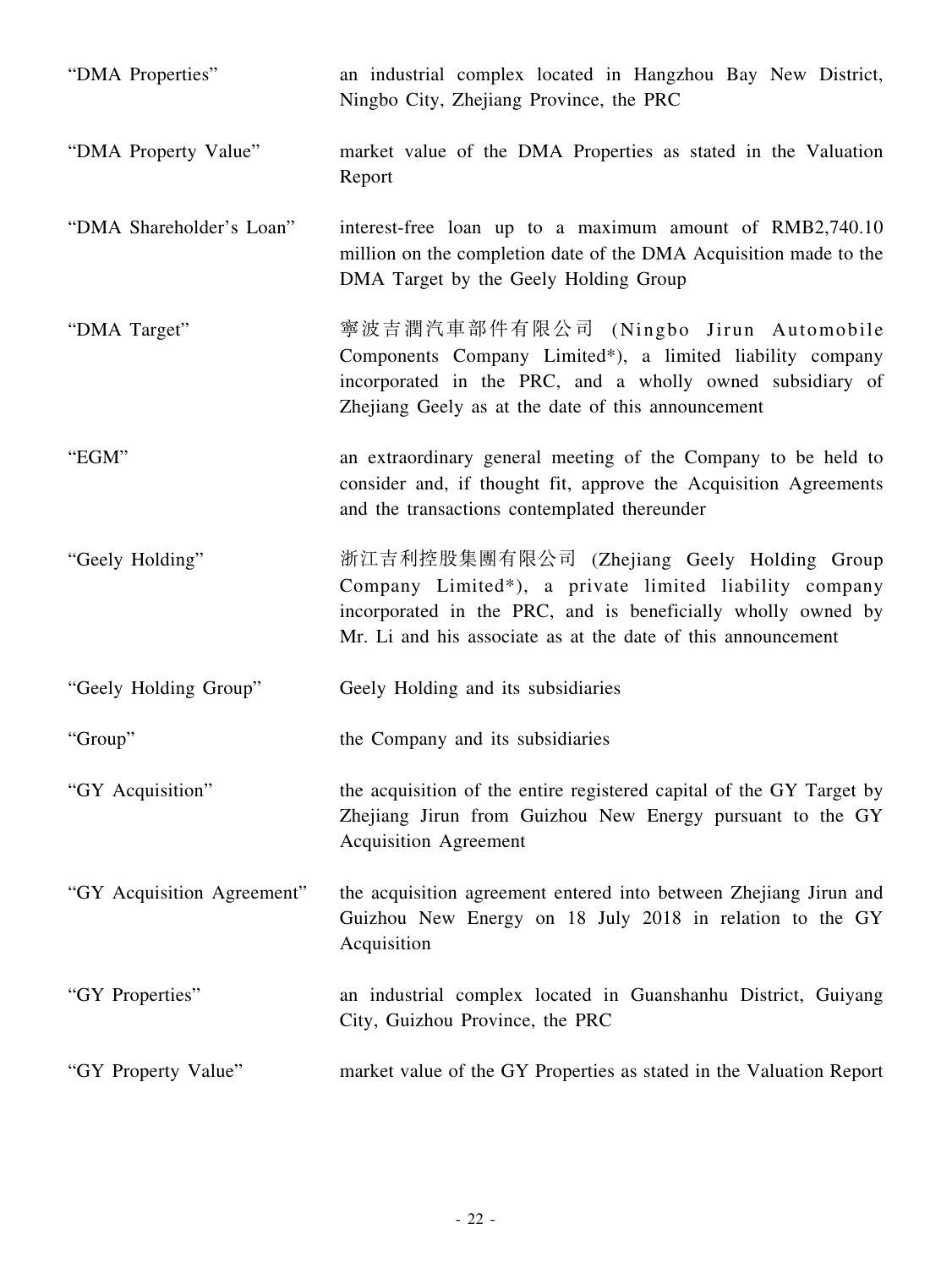| "Guizhou New Energy"             | 貴州吉利新能源汽車有限公司 (Guizhou Geely New Energy<br>Automobile Company Limited*), a private limited liability<br>company incorporated in the PRC, and is wholly owned by<br>Zhejiang Geely as at the date of this announcement                                                                  |
|----------------------------------|----------------------------------------------------------------------------------------------------------------------------------------------------------------------------------------------------------------------------------------------------------------------------------------|
| "GY Shareholder's Loan"          | interest-free loan up to a maximum amount of RMB2,455.01<br>million on the completion date of the GY Acquisition made to the<br>GY Target by the Geely Holding Group                                                                                                                   |
| "GY Target"                      | 貴州吉利汽車部件有限公司 (Guizhou Geely Automobile<br>Components Company Limited*), a limited liability company<br>incorporated in the PRC, and a wholly owned subsidiary of<br>Guizhou New Energy as at the date of this announcement                                                             |
| "Hangzhou Components"            | 杭州吉利汽車部件有限公司 (Hangzhou Geely Automobile<br>Components Company Limited*), a private limited liability<br>company incorporated in the PRC, and a wholly owned<br>subsidiary of Zhejiang Geely as at the date of this announcement                                                        |
| "HK\$"                           | Hong Kong dollar, the lawful currency of Hong Kong                                                                                                                                                                                                                                     |
| "HKFRS"                          | Hong Kong Financial Reporting Standards                                                                                                                                                                                                                                                |
| "Hong Kong"                      | Hong Kong Special Administrative Region of the PRC                                                                                                                                                                                                                                     |
| "Independent Board<br>Committee" | an independent board committee of the Company, comprising all<br>the independent non-executive Directors, formed for the purpose of<br>advising the Independent Shareholders in relation to the terms of<br>the Acquisition Agreements and the transactions contemplated<br>thereunder |
| "Independent Shareholders"       | Shareholder(s) other than Mr. Li, Mr. Yang Jian, Mr. Li Dong Hui,<br>Daniel, Mr. An Cong Hui and their respective associates                                                                                                                                                           |
| "JLL"                            | Jones Lang LaSalle Corporate Appraisal and Advisory Limited, an<br>independent valuer                                                                                                                                                                                                  |
| "Listing Rules"                  | the Rules Governing the Listing of Securities on the Stock<br>Exchange                                                                                                                                                                                                                 |
| "Mr. Li"                         | Mr. Li Shu Fu, an executive Director and a substantial Shareholder<br>together with his associate holding 44.42% interest in the total<br>issued share capital of the Company as at the date of this<br>announcement                                                                   |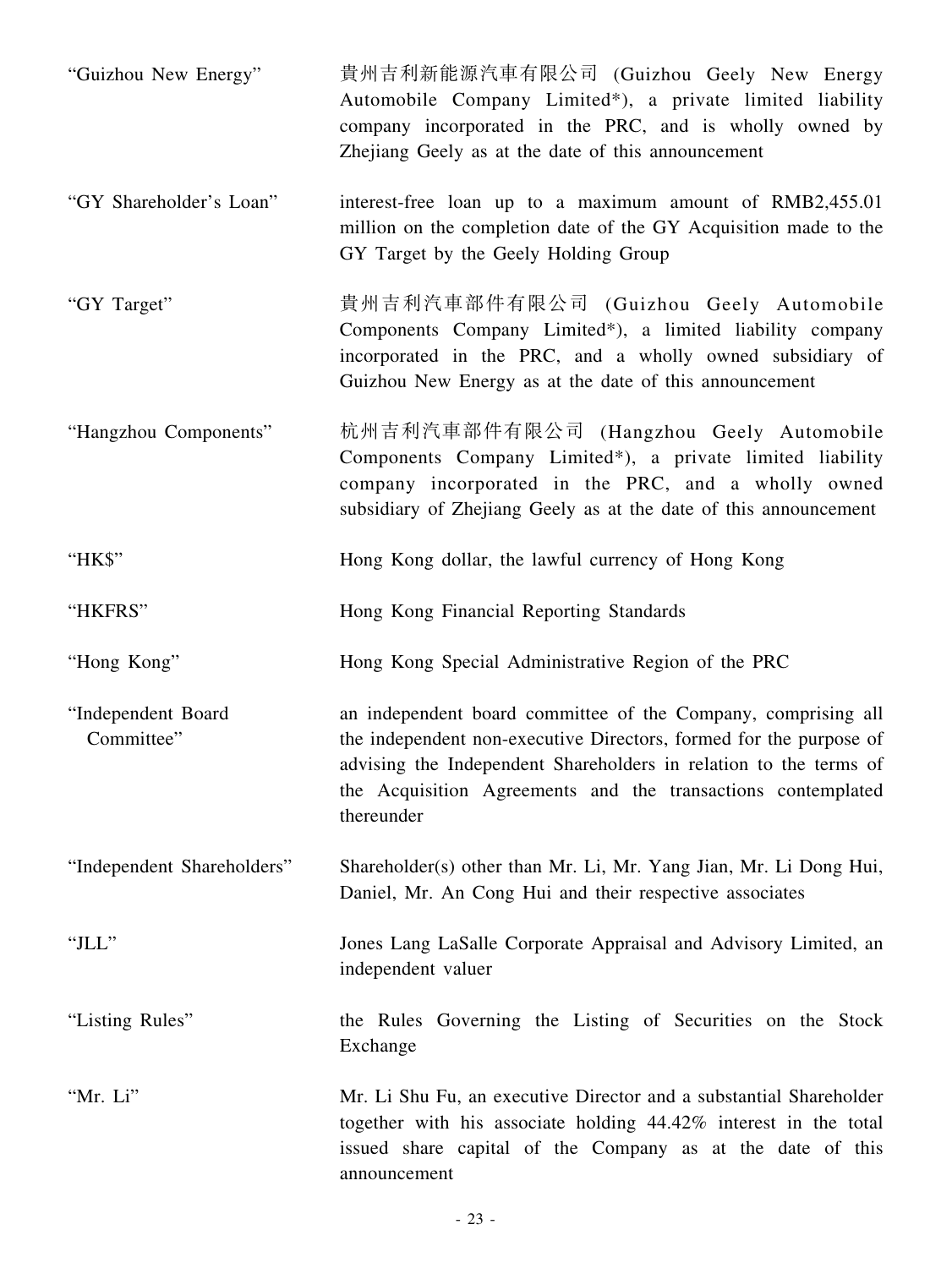| "percentage ratio(s)" | has the meaning ascribed to it under Rule 14.07 of the Listing<br>Rules                                                                                                                                                                            |
|-----------------------|----------------------------------------------------------------------------------------------------------------------------------------------------------------------------------------------------------------------------------------------------|
| "PRC"                 | the People's Republic of China, and for the purposes of this<br>announcement excluding Hong Kong, the Macau Special<br>Administrative Region, and Taiwan                                                                                           |
| "RMB"                 | Renminbi, the lawful currency of the PRC                                                                                                                                                                                                           |
| "SAIC"                | State Administration for Industry and Commerce or its local<br>bureaus                                                                                                                                                                             |
| "Share $(s)$ "        | ordinary share(s) of HK\$0.02 each in the share capital of the<br>Company                                                                                                                                                                          |
| "Shareholder(s)"      | the holder(s) of the Share(s)                                                                                                                                                                                                                      |
| "sq.m."               | square $meter(s)$                                                                                                                                                                                                                                  |
| "Stock Exchange"      | The Stock Exchange of Hong Kong Limited                                                                                                                                                                                                            |
| "Target Companies"    | the DJD Target, the GY Target and the DMA Target, collectively                                                                                                                                                                                     |
| "Valuation Report"    | the valuation report on the DJD Properties, the GY Properties and<br>the DMA Properties prepared by JLL                                                                                                                                            |
| "Zhejiang Geely"      | 浙江吉利汽車有限公司 (Zhejiang Geely Automobile Company<br>Limited*), a private company incorporated in the PRC and owned<br>as to (i) 88.32% by Geely Holding; and (ii) 11.68% by other Mr.<br>Li's interested entities as at the date of this announcement |
| "Zhejiang Jirun"      | 浙江吉潤汽車有限公司 (Zhejiang Jirun Automobile Company<br>Limited*), a limited liability company established in the PRC and<br>an indirect 99% owned subsidiary of the Company as at the date of<br>this announcement                                       |
| $``\%"$               | per cent                                                                                                                                                                                                                                           |
|                       | By order of the Board<br><b>Geely Automobile Holdings Limited</b><br>David C.Y. Cheung                                                                                                                                                             |

Hong Kong, 18 July 2018

*Company Secretary*